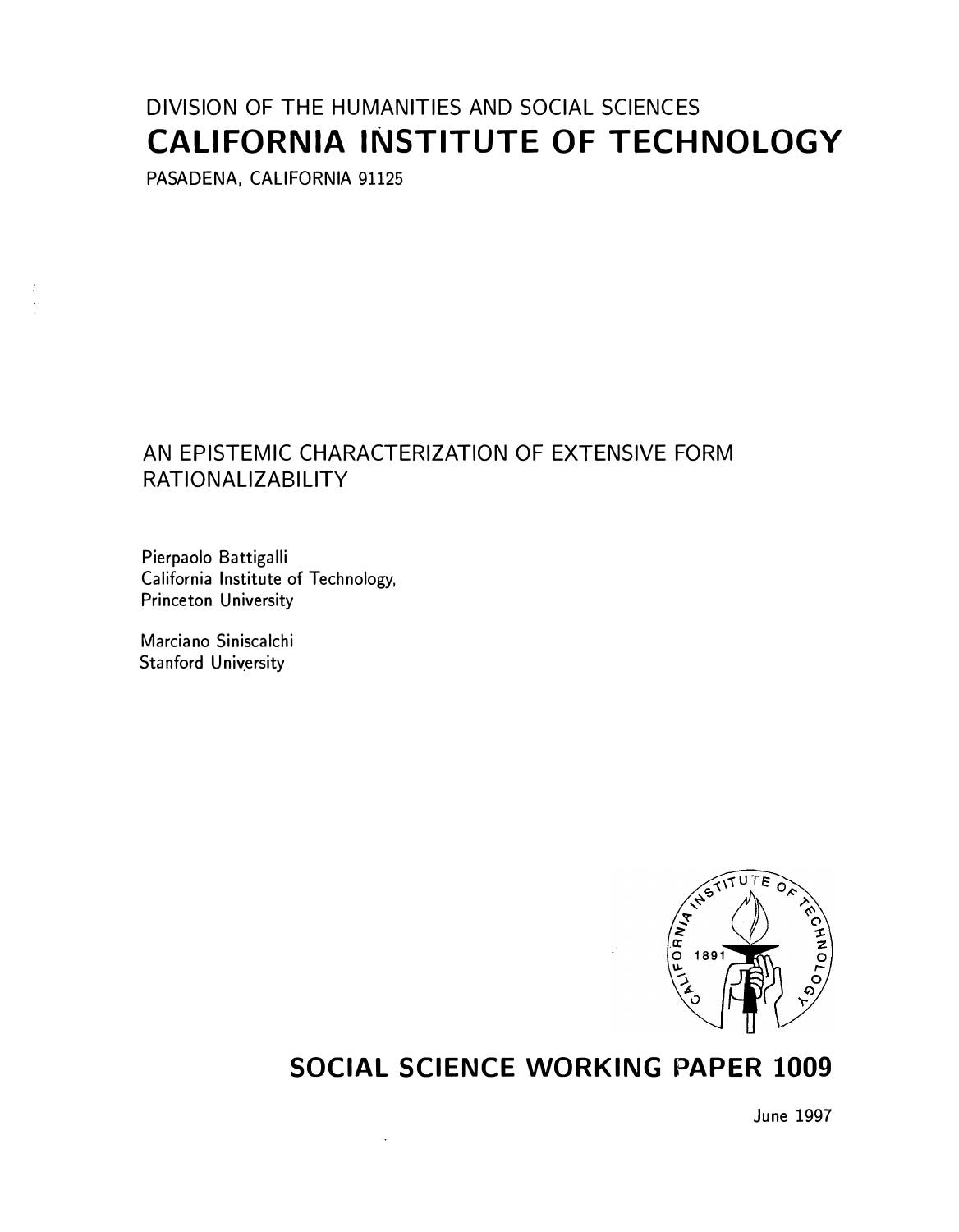# An Epistemic Characterization of Extensive Form Rationalizability

Pierpaolo Battigalli Marciano Siniscalchi

#### Abstract

We use an extensive form, universal type space to provide the following epistemic characterization of extensive form rationalizability. Say that player i strongly believes event  $E$  if i is certain of  $E$  conditional on each of her information sets consistent with E. Our main contribution is to show that a strategy profile s is extensive form rationalizable if and only if there is a state in which s is played and  $(0)$  everybody is rational,  $(1)$  everybody strongly believes  $(0)$ ,  $(2)$  everybody strongly believes  $(0)$  &  $(1)$ ,  $(3)$  everybody strongly believes (0) & (1) & (2), .... This result also allows us to provide sufficient epistemic conditions for the backward induction outcome and to relate extensive form rationalizability and conditional common certainty of rationality.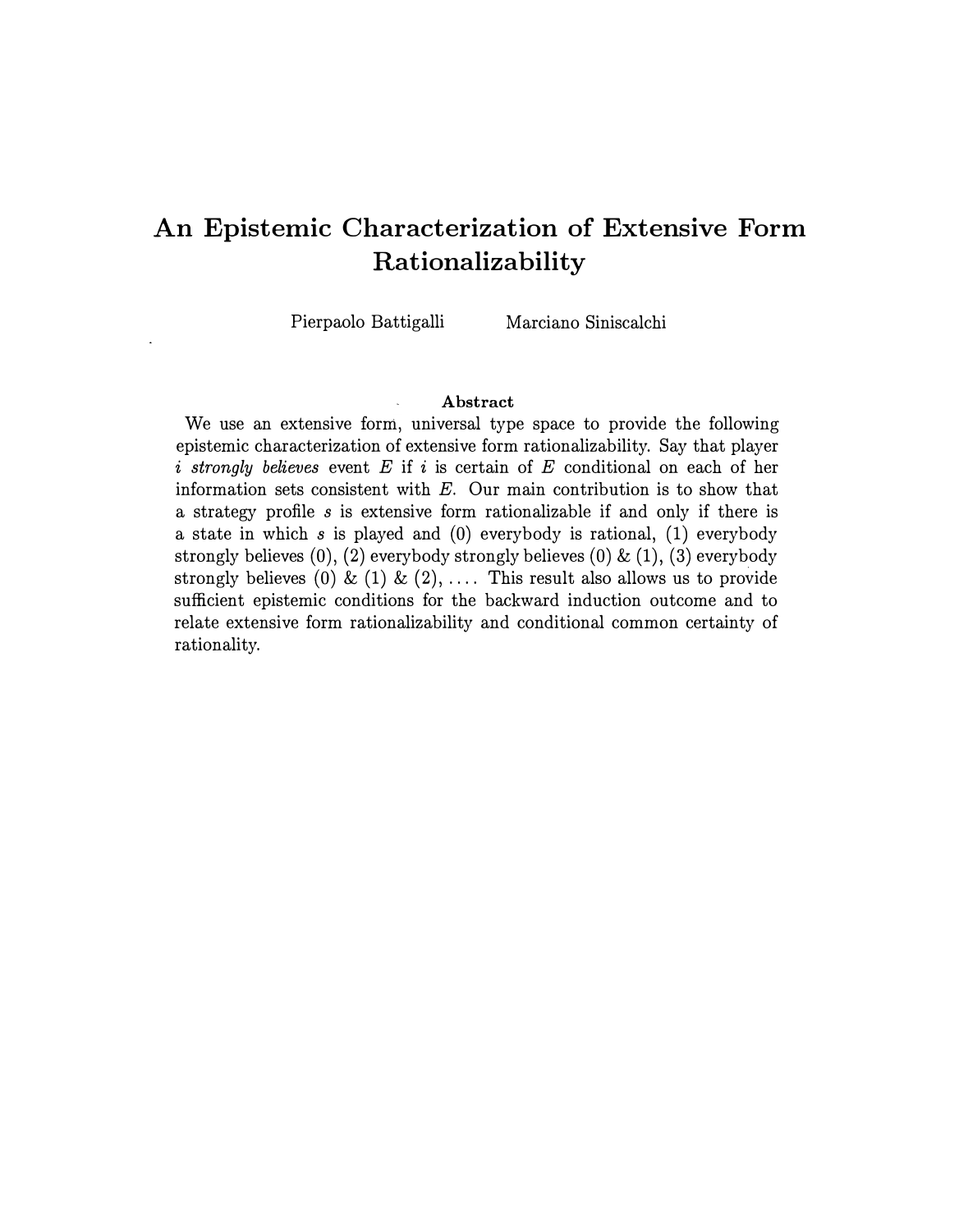## 1. Introduction

Extensive-form rationalizability (Pearce [15], Battigalli [5], [7]) attempts to capture the implications of rationality and common certainty of rationality in extensive games, and incorporates a, powerful, yet quite natural notion of forward induction (see especially [5]).

Its intuitive justification is thus similar to that leading to normal-form. rationalizability (Pearce [15], Bernheim [9]). However, while epistemic characterizations of the latter solution concept have been provided (e.g. Tan and Werlang [23]), no such result exists for extensive-form rationalizability. The main purpose of this paper is to fill this void.

To obtain such a characterization, one essentially needs two key ingredients: an epistemic model which can capture the subtleties of extensive-form reasoning, and an axiom system which correctly embodies the intuitive underpinnings of extensive-form rationalizability.

In this paper we use an extensive form epistemic model based on Alfred Renyi's and Roger Myerson's conditional probability systems (see [18], [13]), developed by Battigalli [6]. This is presented and briefly discussed in Section 2.2. The key idea here is that players may update their beliefs as the game progresses. Furthermore, players need to form conjectures on their opponents' future play, as well as on their opponents' rationality and epistemic status. A player's type is thus essentially an infinite hierarchy of conditional beliefs. Battigalli's model allows to capture these elements, while imposing a natural (and convenient) Bayesian consistency restriction on beliefs. A key feature of this epistemic model is that it is universal: every "conceivable" profile of hierarchies of conditional beliefs is included in the model. This is especially important in order to correctly model the players' forward induction reasoning. Essentially, at each point in the game, a player who applies forward induction looks for the opponent's epistemic types and strategies that rationalize the observed behavior. This search is necessarily limited to types within the postulated epistemic model; thus, unless the latter is rich enough, i.e. includes every conceivable epistemic type, substantive restrictions are placed on the players' inferences. In this case, the forward induction principle may potentially lose its bite, or lead to arbitrary conclusions which crucially depend on the specific restrictions embodied in the postulated type space. Of course, one may take the point of view that, in a given situation, certain restrictions are actually desirable; however our goal is to provide a "neutral" analysis of the forward induction logic as embodied in extensive-form rationalizability. Therefore,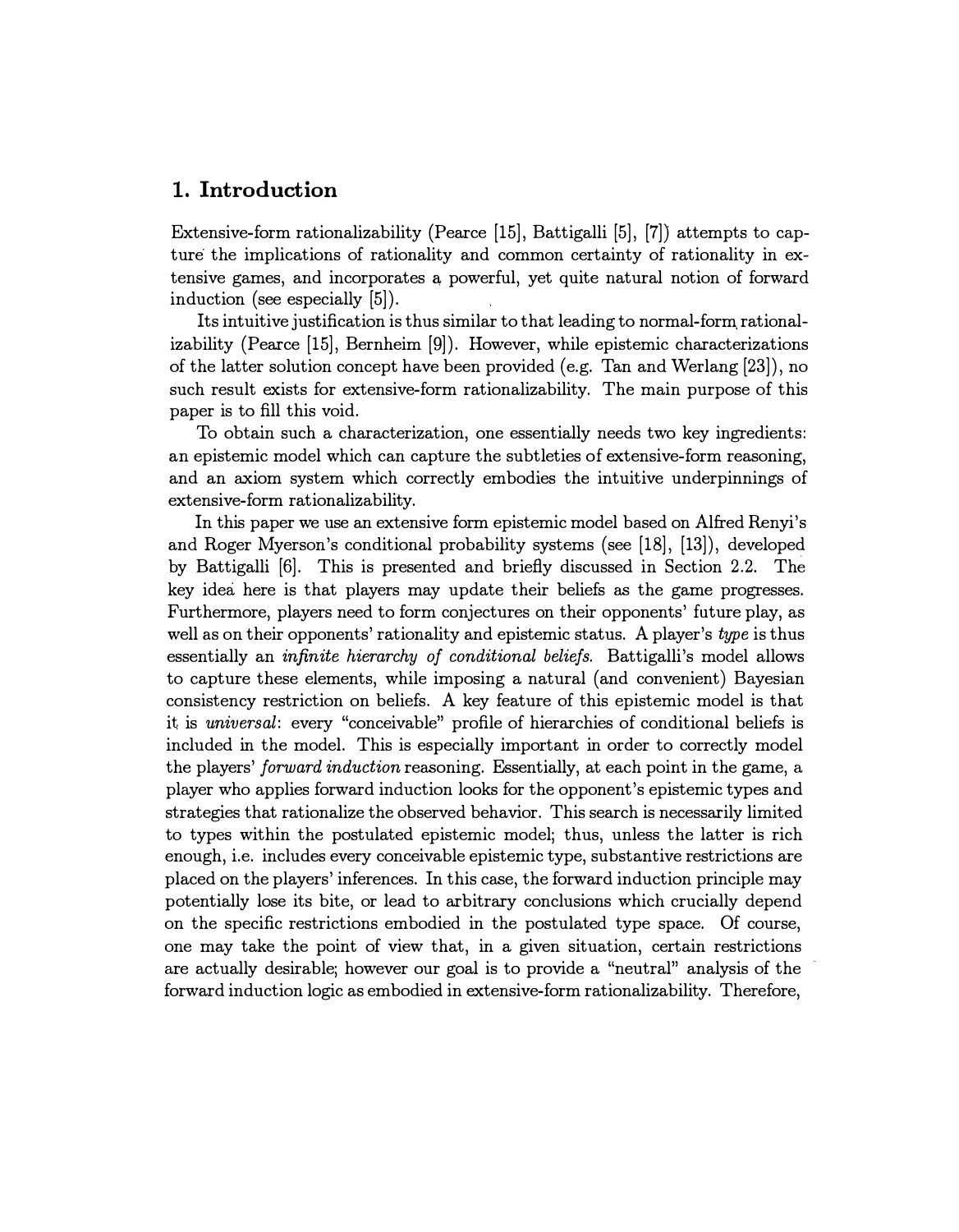we avoid extraneous restrictions on beliefs.<sup>1</sup>

The axiom system (see Section 3.2) incorporates two key ideas. First, the notion of "strong belief' plays a crucial role. Essentially, we say that a player strongly believes that an event E is true if she assigns (conditional) probability one to  $E$  at every information set which is not inconsistent with  $E$  having occurred.

The second ingredient is the best rationalization principle: that is, the idea that, at each point in . the game, players bestow the highest possible degree of strategic sophistication upon their opponents. This is the forward-induction assumption discussed in Battigalli [5] and [7].

The main representation result, Proposition 4.4, shows that, in any given extensive-form game, a strategy profile s survives  $n + 1$  rounds of extensive form rationalizability if and only if there is a state where s is played and all the following events are true

(0) every player is rational,

 $(1)$  every player strongly believes  $(0)$ ,

(2) every player strongly believes (0)  $\mathcal{B}$  (1),

(n) every player strongly believes (0) & (1)  $\mathcal{E}$ ...  $\mathcal{E}$  (n-1).

Since extensive form rationalizability is generically outcome-equivalent to backward induction [7], we obtain as a corollary the following result: Consider a generic N-person game of perfect information where each player has at most  $(k+1)$  reduced normal form strategies: in every state where the above events  $(0)$ ,  $(1), \ldots, (k)$  are true the players follow the backward induction path. Another consequence of the main result is that, in every multistage game with observable actions, there can be common certainty of rationality conditional on partial history h if there is a profile of extensive form rationalizable strategies reaching h. Finally, Tan and Werlang's characterization of correlated rationalizability (iterated strict dominance) also follows from our main result as a special case.

This paper builds on previous work independently conducted by Battigalli [6] and Siniscalchi [20]. Our extensive form epistemic model can be regarded as a generalization of the model used by Ben Porath [8] to characterize common certainty of rationality at the beginning of a perfect information game. Stalnaker [21] and [22] consider a related normal form model, which can also be used to analyze extensive form reasoning. Unlike our epistemic model, those of Ben Po-

 $\rm{L}$  Furthermore, we argue that restrictions on the set of possible types should be formulated as transparent epistemic assumptions. To combine forward induction reasoning with other epistemic assumptions coherently and transparently we must use a universal epistemic model.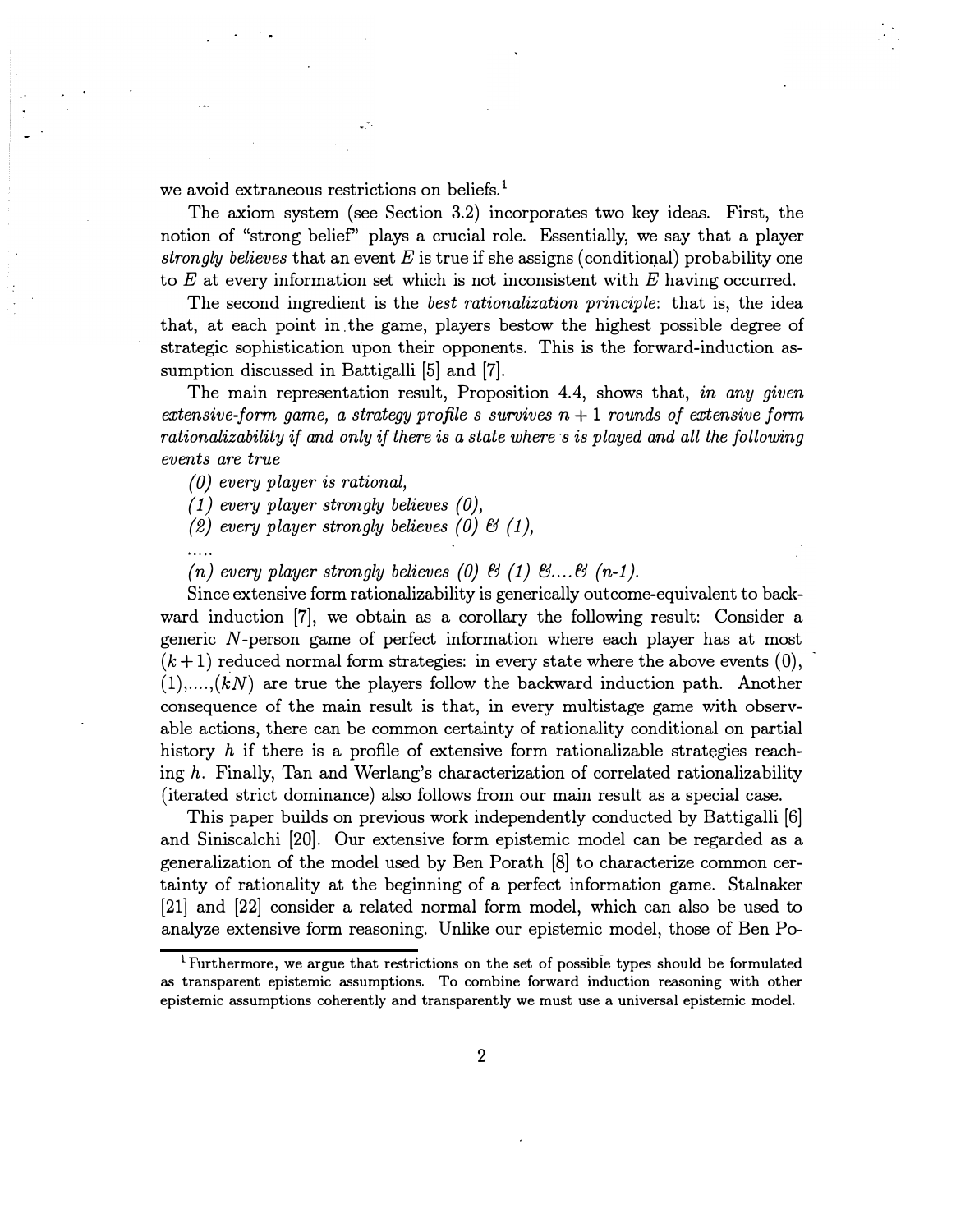rath and Stalnaker are not universal (for more on this comparison see [6]). [22) puts forward a notion of "robust belief" which corresponds to our "strong belief" and briefly discusses the relation between robust belief in rationality and forward induction.2 Aumann [2], [3], [4] and Samet [19] use different epistemic models and provide a different set of sufficient conditions for the backward induction outcome. Finally, in the context of a partitional model, Asheim and Dufwemberg [1] formalize the notion of "common certainty of admissibility" and thereby characterize an iterated deletion procedure which captures certain aspects of forward induction.

The paper is structured as follows. Section 2 presents two examples which illustrate the logic of extensive-form rationalizability and its connections with backward and forward induction, the role of epistemic types, the consequences of adopting ad hoc, non-universal models, and the notion of strong belief. In Section 3 we lay down the game-theoretic, epistemic model proper. In particular, Subsection 3.2 contains the construction of our extensive-form, universal type space. In Section 4, we define extensive form rationalizability and strong beliefs and we state the characterization result. As a by-product, we can provide sufficient epistemic conditions for the backward induction outcome and relate extensive form rationalizability to conditional common certainty of rationality. All proofs are in the Appendix.

## 2. Two Examples

The following game is a variant of the well-known "Battle of the Sexes" with an outside option:

<sup>&</sup>lt;sup>2</sup>The relationship between Stalnaker [22] and our paper is as follows. An epistemic model  $a'$ la Stalnaker induces a finite, belief-closed subspace of our universal type space and his notion of perfect rationality is equivalent to our notion of weakly sequential rationality in games with generic payoffs at terminal nodes. Stalnaker shows that a strategy profile s is realized at some state w of any "sufficiently rich" epistemic model M where there is common certainty (at the outset) of perfect rationality and of the fact that every player strongly believes in rationality if and only if s survives two rounds of iterative weak dominance followed by arbitrarily many rounds of iterative strong dominance. He mentions that similar results involving more rounds of iterative weak dominance could be proved. Note that n rounds of iterative weak dominance are generically equivalent to n rounds of extensive form rationalizability (see Battigalli [7]) therefore such results are related to our main proposition. The key difference between Stalnaker's approach and ours is that he does not work with a universal model. This implies that a result involving n rounds of weak dominance holds for an ad hoc class of "sufficiently rich" models, so that there are "enough types" to be able to rationalize the observed behavior of the opponents at information sets consistent with  $k = 1, ...n - 1$  rounds of iterative weak dominance.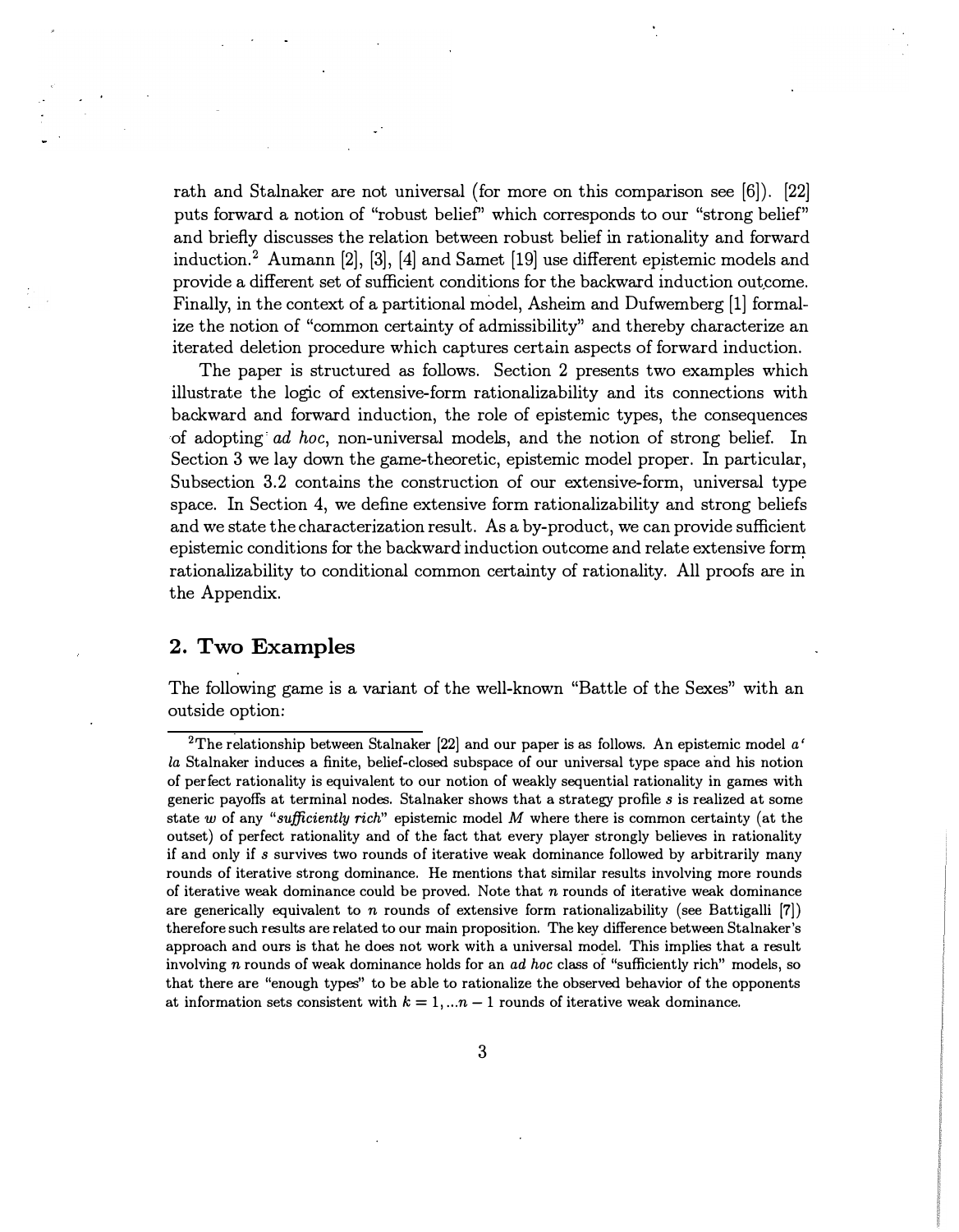

Notice that the strategy profiles  $((Out, B), R)$  and  $((In, T), L)$  are proper (hence sequential) equilibria of this game. The former is supported by Player 2's off-equilibrium-path belief that Player 1 would follow In with B. However, the usual forward induction argument goes, this belief is not "reasonable" because the strategy  $(In, B)$  is strictly dominated by  $(Out, \dagger)$  for Player 1; hence, if he gets a chance to move, Player 2 should infer that Player 1 plans to play T, not B, so that his best reply is to play L. But then Player 1, anticipating all this, will not want to exit the game at her first information node.

The argument relies on a restriction on Player 2's beliefs (off the equilibrium path) concerning Player l's rationality, and on a restriction on Player l's beliefs about Player 2's beliefs. In order to formalize this kind of reasoning, it seems natural to introduce the notion of a player's epistemic type, in the spirit of John Harsanyi's analysis of incomplete information games. In keeping with forthcoming notation, we define a set of possible "states of the world" comprising an epistemic type and a strategy for each player (see Ben-Porath [8]). In the case of the game we are considering, an epistemic type for Player 2 is (modulo a technicality which we shall discuss momentarily) a conditional probability distribution on the opponent's strategy-type pairs<sup>3</sup>, whereas an epistemic type for Player 1 should comprise two probability distributions on Player 2's strategy-type pairs - one representing Player l's beliefs at her first information node, and another representing her conjecture following her choice of In. One obvious restriction is that Player 2's beliefs should assign positive probability only to strategies prescribing the move

<sup>&</sup>lt;sup>3</sup>In multistage games with observed actions, we can assume that players have beliefs at every information set – even at those which they do not control. However, in most of the development to follow (including the main characterization result) we only assume that players have conjectures at each information set they own. Thus, in particular, we do not consider Player 2's conjecture at Player l's initial node in this game.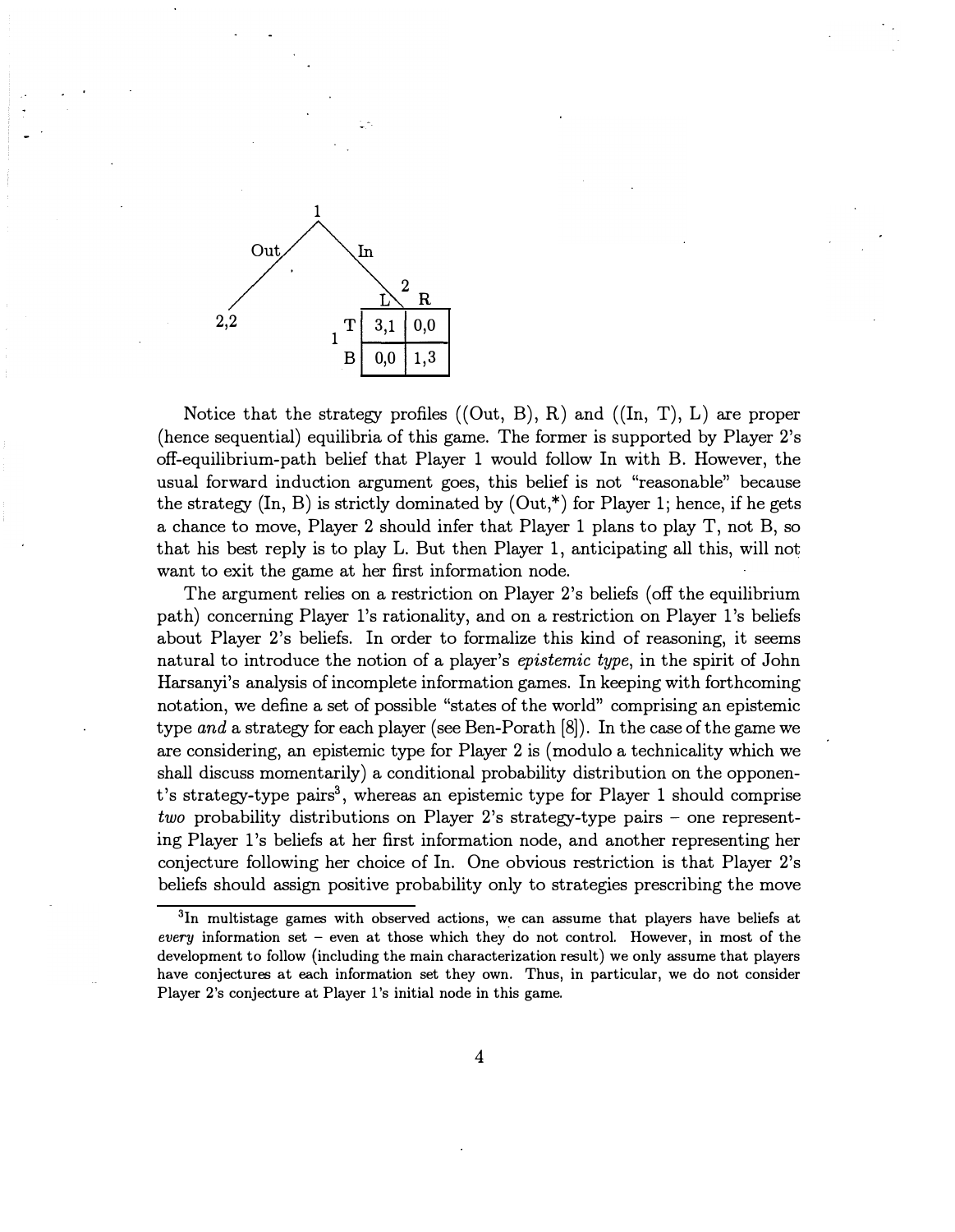In at Player l's first information set. This holds also at states where Player 1 chooses Out. In fact a state does not only represent players' strategies and actual beliefs at different points of the actual play, it also represents the beliefs that the players would hold conditional on counterfactual information sets off the actual play path.

Consider for example the following strategy-type pairs (the first table refers to Player 1, while the second is for Player 2):

| Pair $\mid p_{11} \mid p_{21} \mid p_{31} \mid p_{42} \mid p_{53} \mid p_{63} \mid p_{74} \mid p_{84} \mid p_{95} \mid p_{96} \mid p_{97} \mid p_{98} \mid p_{99} \mid p_{99} \mid p_{99} \mid p_{99} \mid p_{99} \mid p_{99} \mid p_{99} \mid p_{99} \mid p_{99} \mid p_{99} \mid p_{99} \mid p_{99} \mid p_{99} \mid p_{99} \mid p_{99} \mid p_{99} \mid p_{99} \mid p_{99} \mid p_{9$ |  | $\mid$ Pair $\mid$ $p_2$                                                                                                      |  |
|------------------------------------------------------------------------------------------------------------------------------------------------------------------------------------------------------------------------------------------------------------------------------------------------------------------------------------------------------------------------------------------|--|-------------------------------------------------------------------------------------------------------------------------------|--|
|                                                                                                                                                                                                                                                                                                                                                                                          |  |                                                                                                                               |  |
|                                                                                                                                                                                                                                                                                                                                                                                          |  | $\begin{array}{ c c c } \hline 1 & {\rm (L,}\; t_{12}) & 0,1,0 \ \hline 2 & {\rm (R,}\; t_{22}) & 1,0,0 \ \hline \end{array}$ |  |
| $\begin{array}{ c c c c } \hline 1 & ((\mathrm{In},\mathrm{B}),\,t_{11}) & 0,1 & 0,1 \ \hline 2 & ((\mathrm{In},\,\mathrm{T}),\,t_{21}) & 0,1 & 0,1 \ \hline 3 & ((\mathrm{Out},\mathrm{B}),\,t_{31}) & 0,1 & 0,1 \ \hline \end{array}$                                                                                                                                                  |  |                                                                                                                               |  |

We can describe states of the world compactly using the indices of the relevant strategy-type pairs for each player, as listed in the tables above. Consider for example state (1,1). Player 1 expects Player 2 to play R; she is also certain that Player 2 will be certain (in the subgame) that her type is indeed  $t_{11}$ , and that she is playing (In,B). Player 1 is clearly not rational and has incorrect beliefs about player 2. On the other hand Player 2 is rational, but he has incorrect beliefs about player 1.

Observe that all types of Player 1 share the same beliefs over the set of strategytype pairs of Player 2; yet, we regard these types as different. The reason has to do with the technicality alluded to above: strictly speaking, a player's epistemic type comprises beliefs over her own strategies as well; however, our axioms will require that these beliefs be correct. Although this is not explicitly indicated in the preceding tables, we assume that this is indeed the case for all types listed above; thus, for instance, type  $t_{11}$  of Player 1 assigns probability 1 to the strategy  $(In, B).<sup>4</sup>$ 

In a similar vein, we also implicitly assume that players are certain of their own type.<sup>5</sup>

<sup>5</sup>Making this assumption explicit within our framework is possible but irrelevant for our

<sup>&</sup>lt;sup>4</sup>There is another subtlety which is perhaps worth noting. Type  $t_{31}$  of Player 1 is required to hold beliefs at her second information set, although the action Player 1 plans to take in states  $(3,j)$ , for  $j = 1, 2, 3$ , clearly preclude it from being reached. This is a consequence of the formal definition of a type. Observe in particular that type  $t_{31}$  does not revise her beliefs about Player 2. While this may seem plausible (after all, type  $t_{31}$ 's conjecture about Player 2's behavior was not falsified) our axioms do not impose any such restriction - although they do require that type  $t_{31}$  assign probability zero to Player 1's initial choice of "Out" if Player 1's second information set is reached. At any rate, such beliefs play no role in our analysis.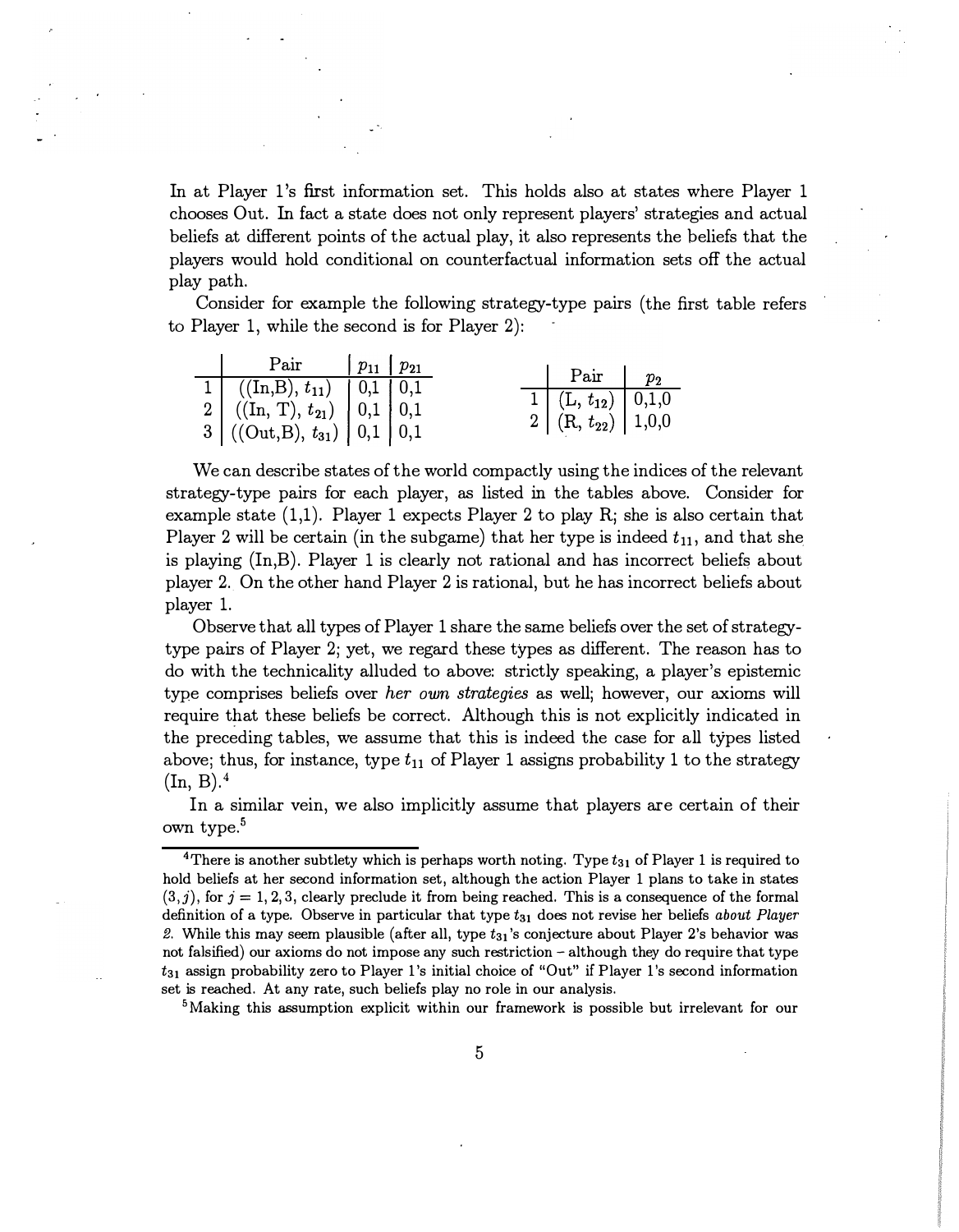The sequential equilibrium  $((Out, B), R)$  corresponds to state  $(3,2)$ . Player 2, upon being reached, must conclude that Player 1 played In; in particular, if Player 2 ( counterfactually) had to move, he would believe that Player 1 follows In with B, so he would respond with R. Also, if Player 1 believes that Player 2 would play R, she does well to choose Out.

The key observation now is that no state is consistent with the forward induction story. The problem is that the epistemic model considered so far is not rich enough; for instance, we have ruled out "conceivable" states of the world in which Player 1 expects Player 2 to play L. Hence, we have "forced" Player 2 to believe that only "irrational types" of Player 1 choose In. This being the case, it is not surprising that we are unable to formalize the forward-induction argument proposed at the beginning of this section.

We can "solve" the problem by introducing additional strategy-type pairs, as follows:

| Pair $\vert p_{11} \vert p_{21} \vert$                                                                                                                                                         |  |                                                                                                                                                                                                  |  |
|------------------------------------------------------------------------------------------------------------------------------------------------------------------------------------------------|--|--------------------------------------------------------------------------------------------------------------------------------------------------------------------------------------------------|--|
| $1 \mid ((In,B), t_{11}) \mid 0,1,0 \mid 0,1,0$<br>2 ((In,T), $t_{21}$ ) $  0,1,0   0,1,0$<br>3 ((Out,B), $t_{31}$ )   0,1,0   0,1,0<br>4 ((In, T), $t_{41}$ ) $\vert 0,0,1 \vert 0,0,1 \vert$ |  | $\begin{array}{ c c c c } \hline \ \text{Pair} & \text{$p_2$} \ \hline \end{array}$<br>$\boxed{1}$ $(L, t_{12})$ $\boxed{0,1,0,0}$<br>2 (R, $t_{22}$ ) 1,0,0,0<br>3 $(L, t_{32})$ $(0, 0, 0, 1)$ |  |

The addition of types  $t_{41}$  and  $t_{32}$  makes it possible to formalize the forwardinduction argument simply by tracing the restrictions imposed by the axioms. First, the only states in which both players are rational are of the form  $(i, j)$  for  $i = 3, 4$  and  $j = 1, 2, 3$ . Next, in states of the form  $(i, 1)$  and  $(i, 2)$  Player 2 does not believe, upon being reached, that Player 1 is rational – although there is one rational strategy-type pair for Player 1 which supports Player l's initial choice of "In". Hence, only states  $(3,3)$  and  $(4,3)$  are consistent with axioms  $(0)$ "every player is rational" and (1) "every player strongly believes (0)". In terms of the forward induction argument, axiom (1) forces Player 2 to seek a rational explanation for Player l's observed behavior. Finally, axiom (2), "every player strongly believes  $(0) \& (1)$ ", eliminates  $(3,3)$ : that is, Player 1 must expect Player 2 to seek a rational explanation for the observed behavior – which is again precisely what the forward induction argument implies. Thus, only state  $(4,3)$  is consistent with axioms  $(0)$ ,  $(1)$  and  $(2)$ . It is easy to see that it is also consistent with the subsequent axioms.

purposes.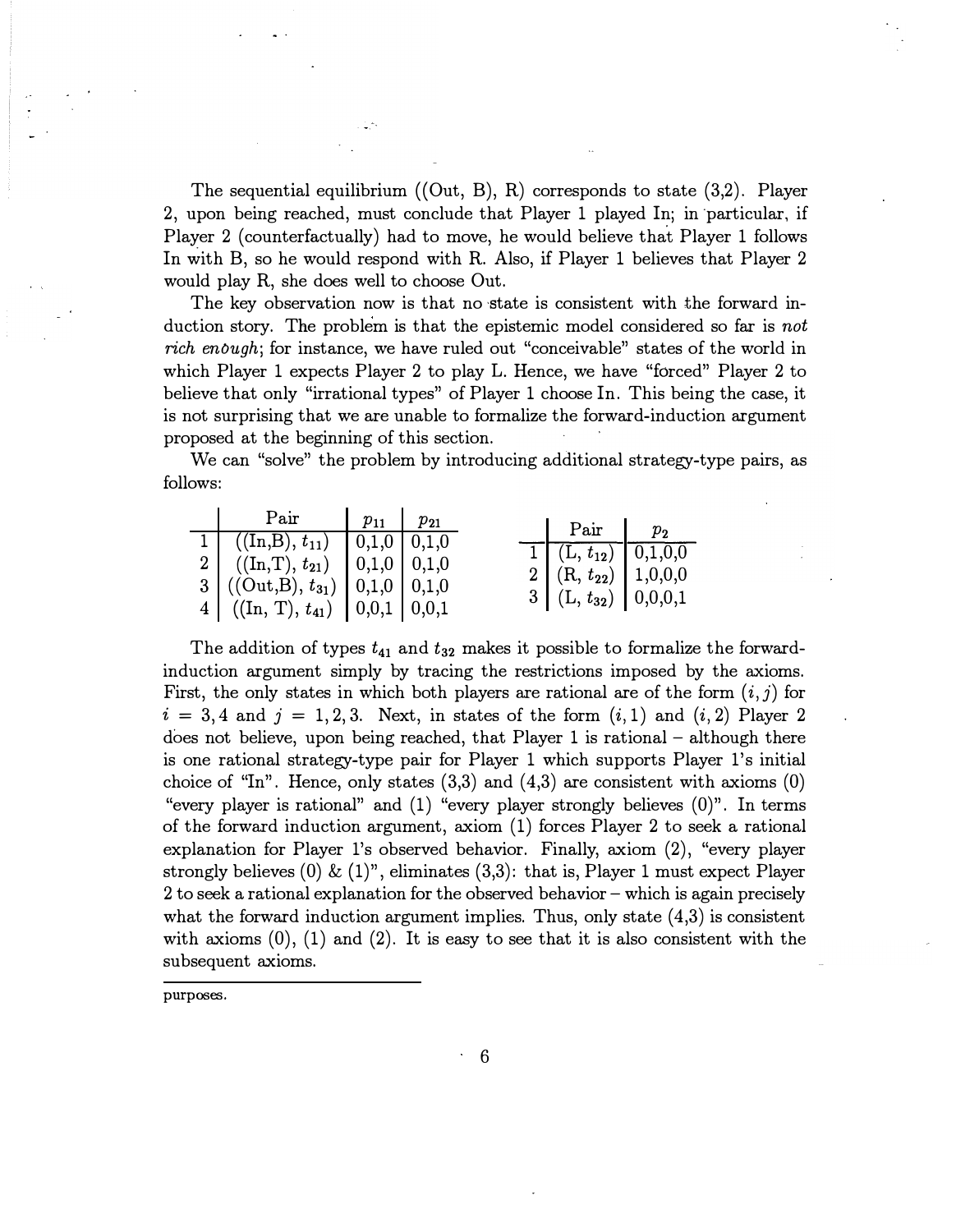This is perhaps a good place to comment on the sense in which the original set of types is "embedded" in the second, enlarged space. The key idea is that there is (i) an obvious map carrying types of one player in the "old" space to the corresponding types of the same player in the "new" one, and (ii) an equally natural map carrying distributions over the set of "old" types of the opponent to the corresponding face of the simplex of. distributions over the "new" opponent types. The crucial feature of these maps is that they *commute*: for instance, start with type  $t_{11}$  in the original type space, map it to the new  $t_{11}$ , and notice that this type assigns the probability distribution  $(0,1,0)$  over Player 2's new types to Player 1's second information set; equivalently, observe that type  $t_{11}$  in the old space assigns the distribution  $(0,1)$  over Player 2's old types to the same information set, which indeed maps to the distribution  $(0,1,0)$  over Player 2's new types.

In an entirely similar way, one can define an embedding of any prespecified extensive form type space in the *universal* type space which we shall construct shortly (see Battigalli [6] for details). The key feature of the universal space is that every (Bayes-consistent) array of conditional beliefs about the strategies and epistemic types of player j corresponds to a unique epistemic type of player i.<br>These mentions are not proposed to a type of the second set of the set of the second set of the set of the set of the set of the set of the se

Thus, one can view any pre-specified type space as a particular subset of the universal type space. Types in this subset will exhibit an obvious property, called belief-closedness: at every information set, every player's type in the subset (i) assigns probability one to types which lie in the subset; (ii) indeed, it assigns probability one to types which satisfy (i); (iii) it assigns probability one to types which satisfy (ii); etc. That is, at each information set there is common certainty that players' types belong to the subset. Clearly, this property must necessarily hold for types in the originally specified space, so by construction it is inherited by their images in the universal space; again, see Battigalli [6] for details.

We conclude this section with an illustration of our result on backward induction in generic perfect information games. We choose an example (a variant of the centipede game) which also allows us to clarify the crucial notion of strong belief:

7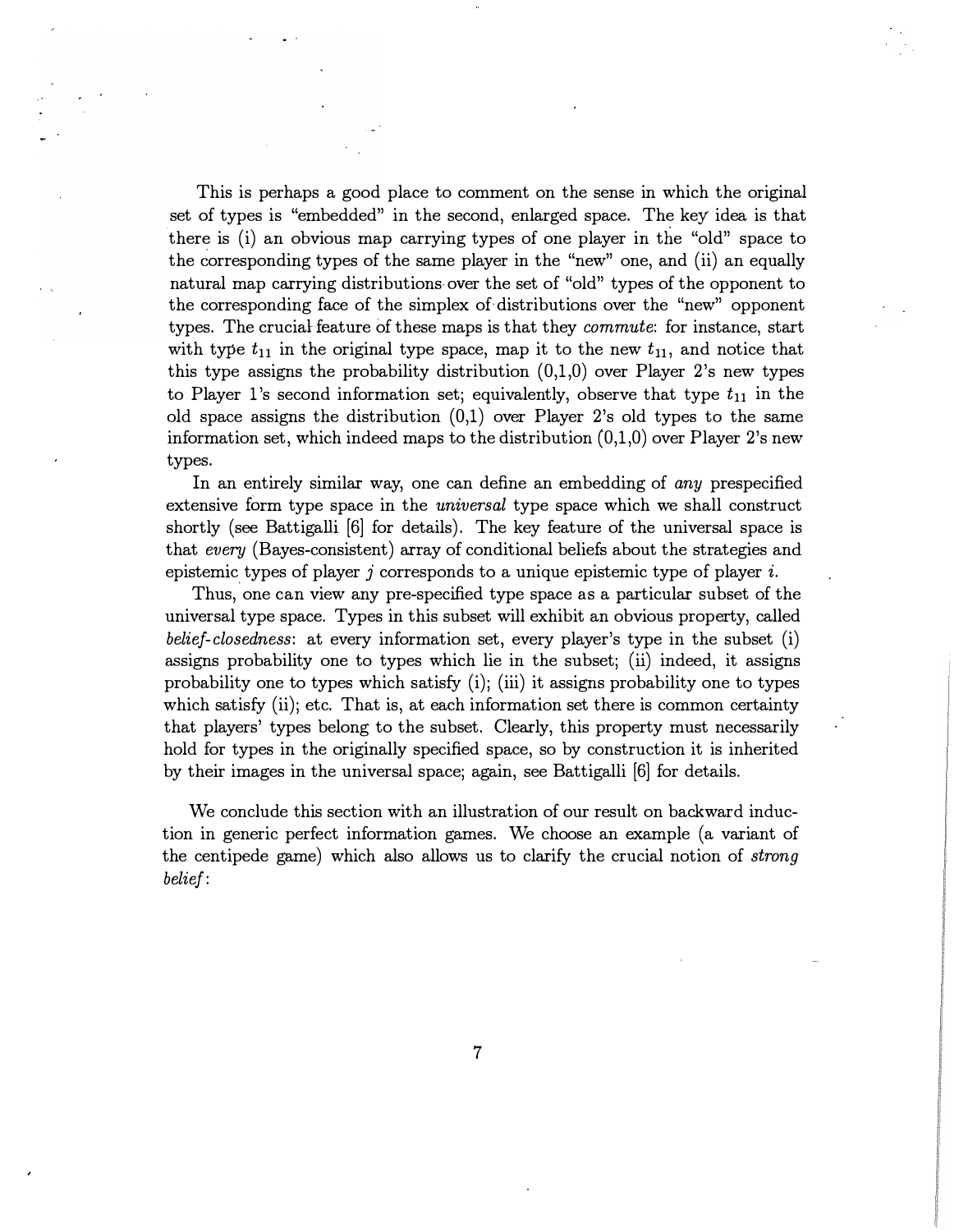

Consider the following epistemic model - equivalently, the following beliefclosed subset of the universal model we will construct shortly:

| Pair $\vert p_{11} \vert p_{21} \vert$                                       |  | Pair $p_{12}$   $p_{22}$                   |  |
|------------------------------------------------------------------------------|--|--------------------------------------------|--|
| $1 \mid ((A, D), t_{11}) \mid 1, 0, 0, 0 \mid 1, 0, 0, 0$                    |  | 1 $((a,a), t_{12})$   0,1,0,0   0,1,0,0    |  |
| 2 $((A,A), t_{21}) \left  \frac{1}{8}, \frac{7}{8}, 0, 0 \right  1, 0, 0, 0$ |  | 2   $((d, *), t_{22})$   1,0,0,0   0,1,0,0 |  |
| 3 $((A,D))$ , $t_{31}$   0,0,1,0   0,0,1,0                                   |  | $3   ((a,d), t_{32})   0,1,0,0   0,1,0,0$  |  |
| 4 $((D, *), t_{41})$ $(0,0,0,1)$ $(0,0,1,0)$                                 |  | 4 $((d, *), t_{42})$   0,0,1,0   0,1,0,0   |  |

We continue to assume that all player types hold correct beliefs concerning their own strategy in a given state of the world.

Notice that now both players' conjectures comprise a pair of probability distributions over the opponent's strategy-type pairs; however, we do not specify moves at information nodes which are precluded by the previous actions of their owner.

Let us begin by noting that the event, "All players are rational", corresponding to axiom (0), characterizes the set  $\{(i,j): i,j \in \{2,3,4\}\}\$ . In particular, in any state  $(1,j)$ , Player 1's second choice is not rational if she expects Player 2 to choose  $(a,a) - (A,A)$  does strictly better; Player 2's strategy in any state  $(i,1)$  is also irrational.

Next, it is easy to see by inspecting the supports of the probabilities  $p_{i1}$  and  $p_{j2}$  that the event (1) = "All players strongly believe (0)" corresponds to  $\{(i,j):$  $i \in \{3,4\}, j \in \{3,4\}$ . Notice that Player 2's type  $t_{12}$  believes that Player 1 is rational, but since we assume that Player 2 is certain of his strategy-type, we must conclude that he is also certain of his own irrationality. Also, notice that we must rule out Player 1's type  $t_{21}$ : although ex-ante she attaches positive probability to Player 2's rationality, this probability is not 1; also, if her second node is reached, by Bayesian consistency she is forced to believe with probability 1 that Player 2 is in fact irrational.

All told, (0) & (1) corresponds to  $\{(i,j): i,j \in \{3,4\}\}.$  Hence, only types  $t_{31}$  and  $t_{41}$  of Player 1, and type  $t_{42}$  of Player 2 strongly believe (0) & (1). The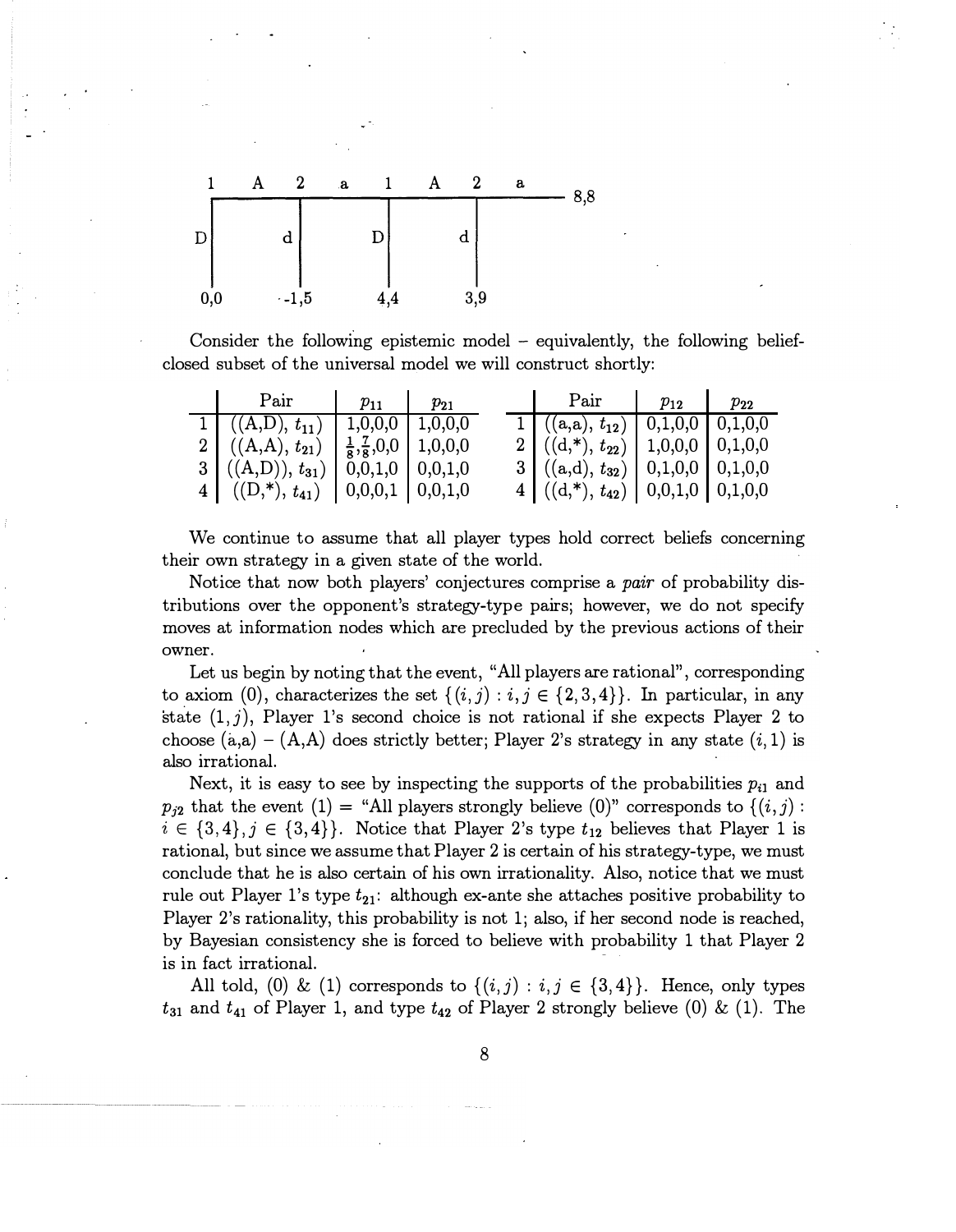argument for  $t_{42}$  is subtle but important to grasp: at his second information node, he attaches probability 1 to the negation of  $(0) \& (1)$ ; however, he cannot avoid doing this, because if  $(0) \& (1)$  were true, his second node would never be reached! This is essentially what we mean by *strong belief*: it is a restriction which applies whenever it is not contradicted by the evidence.

Now (0) & (1) & (2) corresponds to  $\{(i,4): i \in \{3,4\}\};$  thus, applying axiom (3), we are left with state (4,4) only. Again, note that Player 1's type  $t_{41}$  qualifies because her second node cannot be reached if  $(0) \& (1) \& (2)$  is true.

Finally, note that also (0) & (1) & (2) & (3) corresponds to state  $(4,4)$ ; again,  $t_{41}$  will satisfy Axiom (4), and so will  $t_{42}$ , again by the notion of strong belief. Successive iterations will not impose any additional restrictions.

Now notice that state (4,4) yields the (unique) backward induction path, in accordance with our results.<sup>6</sup> Observe also that the subset  $\{(i,j): i,j \in \{1,2,3\}\}\$ is belief-closed, but does not include the "backward/ forward induction" state of the world. This is a further indication of the relevance of a priori restrictions on the epistemic types of the players.

## 3. Game-Theoretic setup and Epistemic Model

#### 3.1. Extensive Form Games

For simplicity we consider finite extensive games with complete (but possibly imperfect) information, perfect recall and no chance moves.<sup>7</sup> We use the following notation:

- $i \in I$ , players,
- $h \in \mathcal{H}_i$ , information sets for player i,
- $s_i \in S_i$ , pure strategies for player i,
- $S = \prod_{i \in I} S_i$ ,  $S_{-i} = \prod_{j \neq i} S_j$ ,

 $6$ In this particular game our axioms imply that, conditional on each node, the player who owns that node would expect the subgame perfect continuation. But this is not true in general.

<sup>7</sup>All the results of this section hold when the set of strategy profiles is a Polish space and the collection of information sets is countable. We can also use this framework to represent incomplete information games without a common prior by modeling Nature as an indifferent player who moves before the "real" players.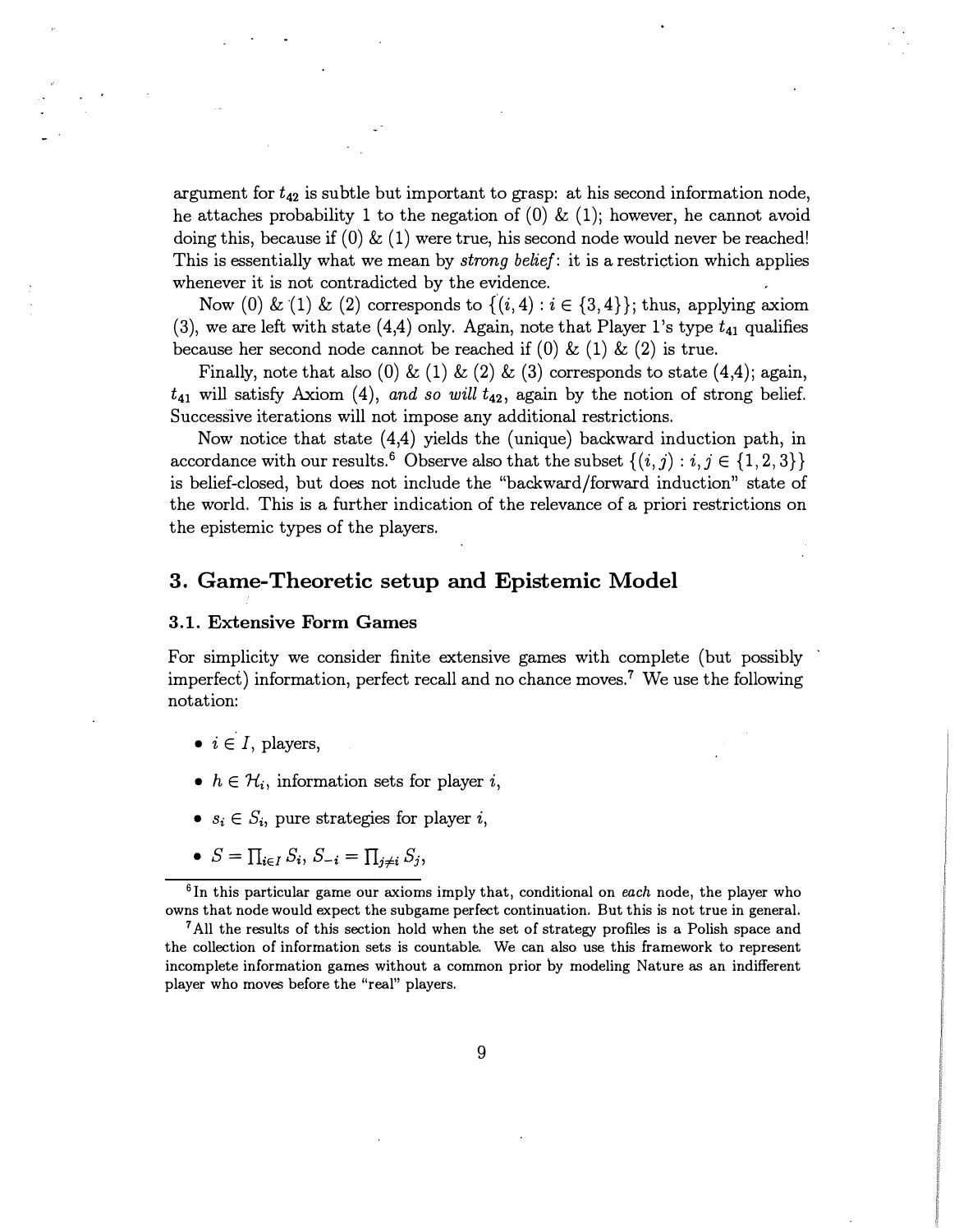- $U_i: S \to R$ , strategic form payoff function for player i;
- $s \in S(h)$ , strategy profiles reaching  $h \in \bigcup_{i \in I} \mathcal{H}_i$ ,
- $\mathcal{H}_i(s_i) = \{h \in \mathcal{H}_i : \exists s_{-i} \in S_{-i} \text{ such that } (s_i, s_{-i}) \in S(h)\}\)$  collects all information sets owned by player i which strategy  $s_i \in S_i$  does not prevent from being reached.

By perfect recall, for each player i and each information set  $h \in H_i$ ,  $S(h) =$  $S_i(h) \times S_{-i}(h)$ , where  $S_i(h)$  and  $S_{-i}(h)$  are the projections of  $S(h)$  on  $S_i$  and  $S_{-i}$ respectively.

Our notation is consistent with the possibility that some moves are simultaneous and that some information sets may be owned by several players, a possibility which is allowed by some extensive form representations of dynamic games (e.g. Osborne and Rubinstein [14], Chapter 6). For example, in multistage games with observable actions we would have  $\mathcal{H}_i = \mathcal{H}$  for all players i, where  $\mathcal{H}$  is the set of partial histories of action profiles. In this particular case each  $h \in \mathcal{H}$  represents a common observation by all the players.<sup>8</sup>

#### 3.2. Infinite hierarchies of conditional beliefs

#### 3.2.1. Conditional Probability Systems

Consider a Polish (complete, separable, metrizable) space Y. We interpret  $y \in Y$ as an unobservable (and payoff irrelevant) parameter representing the conditional beliefs of some players' opponents. The Cartesian product  $S \times Y$  is also Polish (of course, we consider the discrete topology on  $S$  and the product topology on  $S \times Y$ ). For each player i,

$$
\mathcal{B}(\mathcal{H}_i) = \{B : \exists h \in \mathcal{H}_i, B = S(h) \times Y\}
$$

is the collection of observable events concerning  $(s, y) \in S \times Y$ . Let A be the Borel  $\sigma$ -algebra on  $S \times Y$ . A conditional probability system (or CPS) on  $(S \times Y, \mathcal{A}, \mathcal{H}_i)$ is a map

$$
\mu(\cdot|\cdot):\mathcal{A}\times\mathcal{B}(\mathcal{H}_{\bm i})\to[0,1]
$$

satisfying the following axioms:

Axiom 1. For all  $B \in \mathcal{B}(\mathcal{H}_i)$ ,  $\mu(B|B) = 1$ .

 $8B$ attigalli [6] analyzes multistage games with observed actions and incomplete information.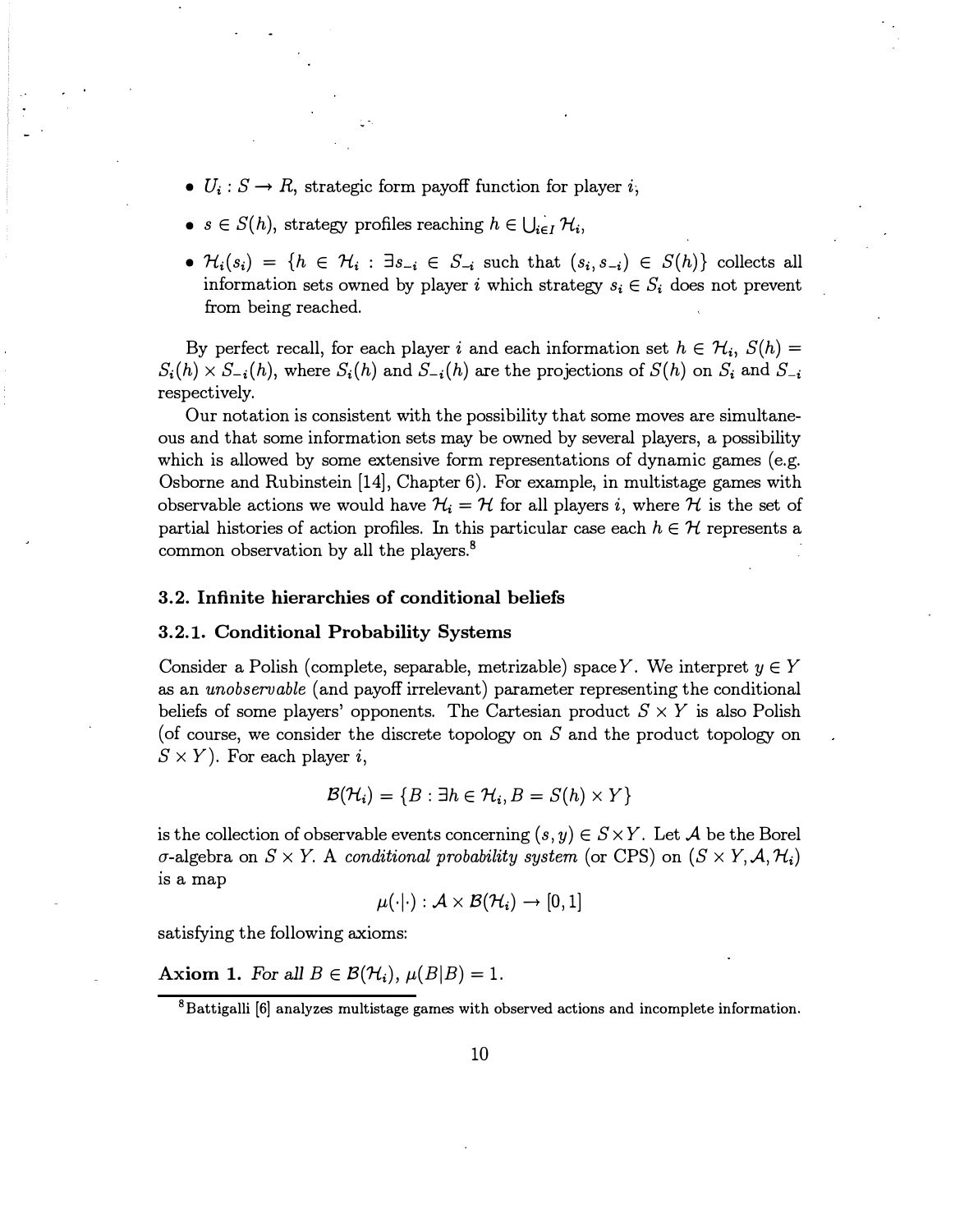Axiom 2. For all  $B \in \mathcal{B}(\mathcal{H}_i)$ ,  $\mu(\cdot|B)$  is a probability measure on  $(S \times Y, \mathcal{A})$ . Axiom 3. For all  $A \in \mathcal{A}$ ,  $B, C \in \mathcal{B}(\mathcal{H}_i)$ ,  $A \subset B \subset C \Rightarrow \mu(A|B)\mu(B|C) =$  $\mu(A|C)$ .

The set of probability measures on a measure space  $(Z, \mathcal{A})$  is denoted by  $\Delta(Z)$ ; the set of conditional probability systems on  $(S \times Y, \mathcal{A}, \mathcal{H}_i)$  can be regarded as a subset of  $[\Delta(S \times Y)]^{\mathcal{H}_i}$  (the set of mappings from  $\mathcal{H}_i$  to  $\Delta(S \times Y)$ ) and it is denoted by  $\Delta^{H_i}(S \times Y)^{9}$ . Accordingly, we often write  $\mu = (\mu(\cdot|S(h) \times Y))_{h \in H_i} \in$  $\Delta^{\mathcal{H}_i}(S \times Y)$ . The topology on  $S \times Y$  and A, the smallest sigma-algebra containing it, are always understood and need not be explicit in our notation. Thus we simply say "conditional probability system (or CPS) on  $(S \times Y, \mathcal{H}_i)$ .." It is also understood that  $\Delta(S \times Y)$  is endowed with the topology of weak convergence of measures and  $\left[\Delta(S \times Y)\right]^{\mathcal{H}_i}$  is endowed with the product topology. Thus  $\Delta(S \times Y)$ and  $[\Delta(S \times Y)]^{\mathcal{H}_i}$  (by countability of  $\mathcal{H}_i$ ) are Polish spaces. Since  $\Delta^{\mathcal{H}_i}(S \times Y)$  is a closed subset of  $[\Delta(S \times Y)]^{\mathcal{H}_i}$ , also  $\Delta^{\mathcal{H}_i}(S \times Y)$  is a Polish space (endowed with the relative topology inherited from  $[\Delta(S \times Y)]^{N_i}$ ). The set  $X = S \times Y \times \Delta^{N_i}(S \times Y)$ endowed with the product topology is also a Polish space. We interpret a point  $(s, y, \mu) \in X$  as a state specifying which actions the players would choose at any information set  $(s)$ , the (yet unmodeled) beliefs of i's opponents  $(y)$  and the conditional beliefs on  $(S \times Y)$  that player i would have at each information set  $h \in \mathcal{H}_i$ .

#### 3.2.2. Inductive Construction

Here we generalize the inductive construction of a universal type space provided by Brandenburger and Dekel [10] (henceforth BD). For all  $i \in I$  and all nonnegative integers n,

$$
X_i^0 = S,
$$
  
\n
$$
X_i^{n+1} = X_i^n \times \prod_{j \neq i} \Delta^{\mathcal{H}_j} (X_j^n).
$$

The set of infinite hierarchies of CPSs for player i is  $H_i = \prod_{n=0}^{\infty} \Delta^{\mathcal{H}_i}(X_i^n)$ . An infinite hierarchy represents an epistemic type and is therefore typically denoted by  $t_i=(\mu_i^1,\mu_i^2,\ldots,\mu_i^n,\ldots)$ . Note that for all  $n\geq 0$ ,  $X_i^n$  and  $\Delta^{H_i}(X_i^n)$  are Polish spaces. It follows that also  $H_i$  and  $\Delta^{H_i}(S \times \prod_{j \neq i} H_j)$  are Polish spaces. Note also that for all  $n > k \geq 0$ ,  $X_i^n$  can be decomposed as follows:

$$
X_i^n = X_i^k \times \prod_{l=k}^{n-1} \prod_{j \neq i} \Delta^{\mathcal{H}_j}(X_j^l).
$$

<sup>&</sup>lt;sup>9</sup>The definiton of a CPS on  $(S, \mathcal{A}, \mathcal{H}_i)$  is obvious.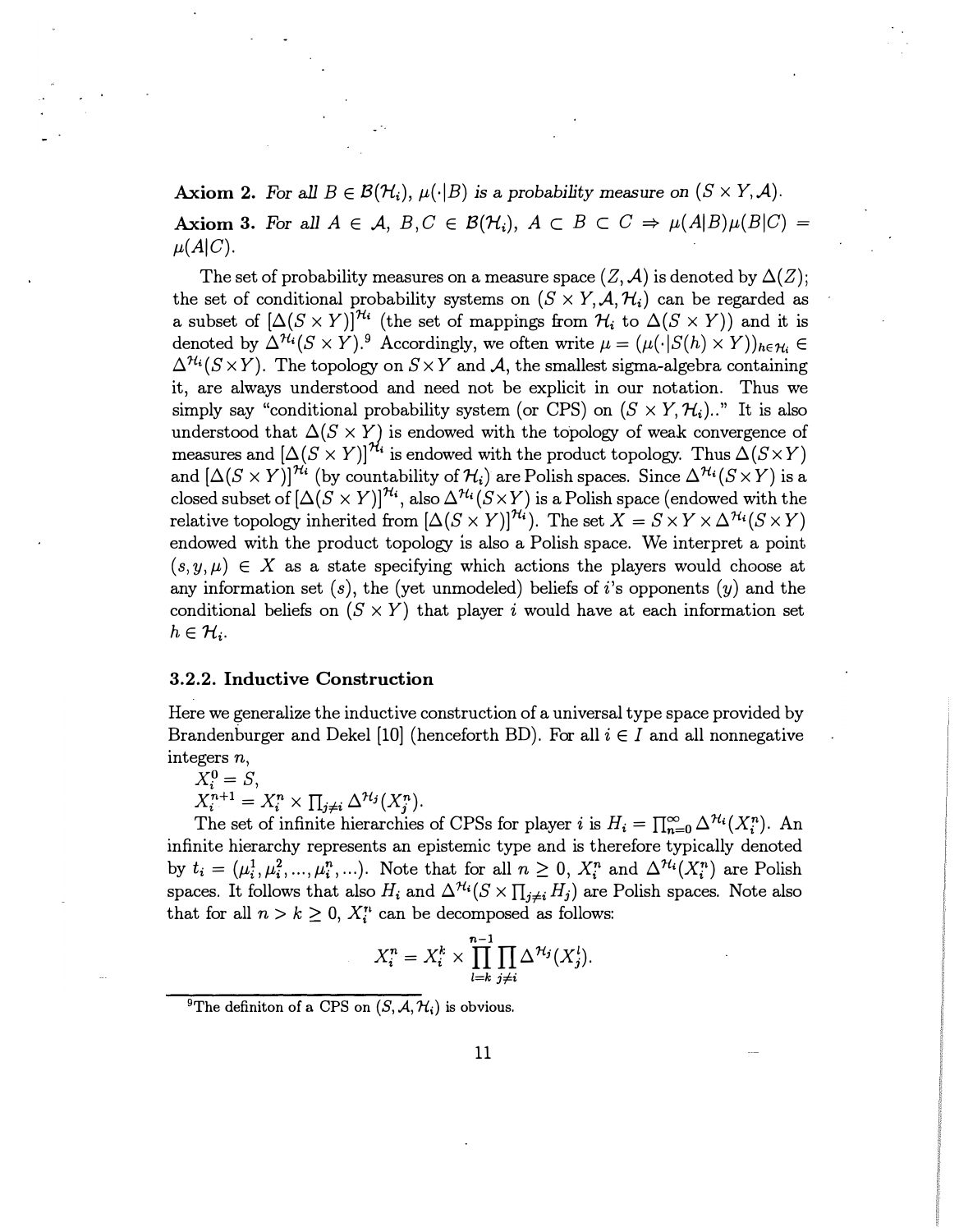Similarly,  $S \times \prod_{j \neq i} H_j$  is homeomorphic to  $X_i^k \times \prod_{j \neq i} \prod_{i=k}^{\infty} \Delta^{\mathcal{H}_j}(X_j^l)$ . This is not simply a decomposition because we need to swap coordinates. · That is, let  $H_{-i}^* = \overline{\prod_{n=0}^{\infty} \prod_{j\neq i} \Delta^{\mathcal{H}_j}(X_j^n)}$ .. Clearly  $S \times H_{-i}^*$  is homeomorphic to  $S \times \prod_{j\neq i} H_j$ (via coordinate permutation) and for all  $k \geq 0$ ,

$$
S \times H_{-i}^* = X_i^k \times \prod_{l=k}^{\infty} \prod_{j \neq i} \Delta^{\mathcal{H}_j} (X_j^l).
$$

The canonical homeomorphism from  $S \times H_{-i}^*$  to  $S \times \prod_{j \neq i} H_j$  is denoted by  $\varphi$ .

#### 3.2.3. Coherent Hierarchies

We have not yet imposed any coherency condition relating beliefs of different orders. Of course, we want to assume that, conditional on every information set, beliefs of different orders assign the same probability to the same event. For all  $h \in \mathcal{H}_i$  and  $n = 1, 2, ..., \infty$  let  $\mathcal{C}_i^n(h) \subset X_i^n$  denote the cylinder with base  $S(h)$  in  $X_i^n$ , that is

$$
C_i^n(h) = S(h) \times \prod_{k=0}^{n-1} \prod_{j \neq i} \Delta^{\mathcal{H}_j}(X_j^k).
$$

Similarly,  $C_i^{\infty}(h) = S(h) \times \prod_{i \neq i} H_i$ . For any probability measure  $\nu$  on a product space  $X \times Y$ ,  $mrg_X \nu \in \Delta(X)$  denotes the marginal measure on X

**Definition 3.1.** An infinite hierarchy of CPSs  $t_i = (\mu_i^1, \mu_i^2, ..., \mu_i^n, ...)$  is coherent if for all  $h \in \mathcal{H}_i$ ,  $n = 1, 2, ...,$ 

$$
mrg_{X_i^{n-1}}\mu_i^{n+1}(\cdot|\mathcal{C}_i^n(h)) = \mu^n(\cdot|\mathcal{C}_i^{n-1}(h)).
$$
\n(3.1)

The set of coherent hierarchies for i is denoted by  $H_{i,c}$ .

**Proposition 3.2.** (cf. BD, Proposition 1) For all  $i \in I$  there exists a canonical homeomorphism  $f_i: H_{i,c} \to \Delta^{\mathcal{H}_i}(S \times \prod_{j \neq i} H_j)$  such that if  $\mu_i = f_i(\mu_i^1, \mu_i^2, ..., \mu_i^n, ...)$ , then for all  $h \in \mathcal{H}_i$ ,  $n = 1, 2, ..., E^{n-1} \subset X_i^{n-1}$  (measurable)

$$
\mu_i\left(\varphi\left(E^{n-1}\times\prod_{l=n-1}^{\infty}\prod_{j\neq i}\Delta^{\mathcal{H}_j}(X_j^l)\right)|\mathcal{C}_i^{\infty}(h)\right)=\mu^n(E^{n-1}|\mathcal{C}_i^{n-1}(h))\tag{3.2}
$$

where  $\varphi$  is the canonical homeomorphism from  $S \times H_{-i}^*$  to  $S \times \prod_{j \neq i} H_j$ .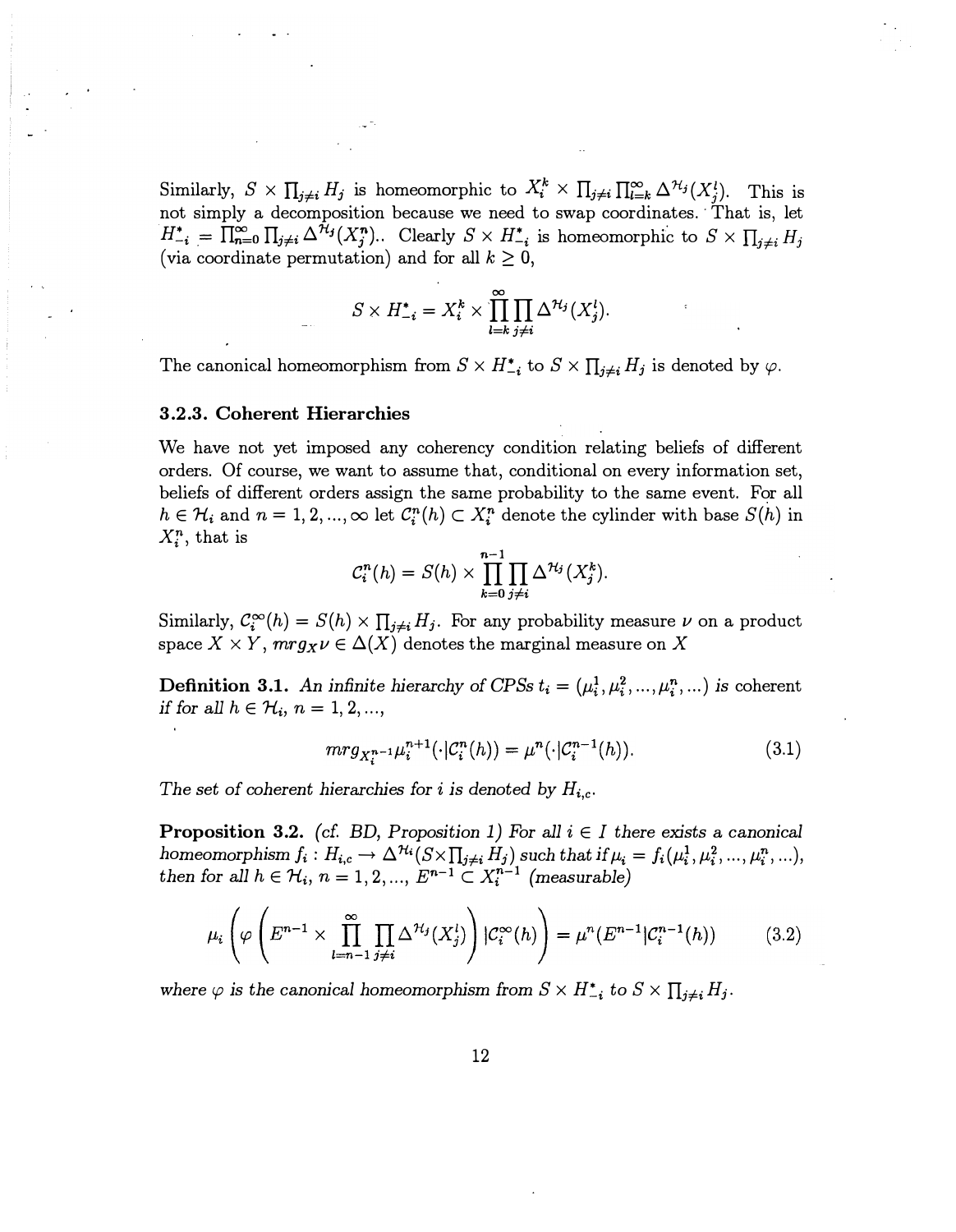**Proof.** The proof can be adapted from Battigalli [6] which builds on BD (see also Siniscalchi [20]).  $\blacksquare$ 

We let  $f_{i,h}$  denote the h-coordinate function derived from  $f_i$ , that is, if  $\mu_i =$  $f_i(t_i)$  then  $f_{i,h}(t_i) = \mu_i(\cdot|\mathcal{C}^{\infty}_i(h))$  is the probability measure on  $S \times \prod_{i \neq i} H_i$  conditional on  $\mathcal{C}_{i}^{\infty}(h) = S(h) \times \prod_{i \neq i} H_{i}$ .

#### 3. 2.4. Common -Certainty of Coherency

Even if i's hierarchy of CPSs,  $t_i$ , is coherent, some elements of  $f_i(t_i)$  (i.e. some  $f_{i,h}(t_i)$ ,  $h \in \mathcal{H}_i$  may assign positive probability to sets of incoherent hierarchies of some other player j. We restrict our attention to the case whereby every player  $i$ conditional on every  $\mathcal{C}_i^{\infty}(h)$  believes that there is common certainty of coherency.

Player *i* endowed with coherent hierarchy of CPSs  $t_i$  is certain of some (measurable) event  $E \subset S \times \prod_{i \neq i} H_i$  (concerning s and/or the other players' beliefs) given  $h \in H_i$  if  $f_{i,h}(t_i)(E) = 1$ . Thus we can give the following inductive definition: for all  $i \in I$ :

 $H_{i,c}^1 = H_{i,c}$ , for all  $k \geq 2$ ,  $H_{i,c}^k = \{\overline{t_i} \in \overline{H_{i,c}^{k-1}} : \forall h \in \mathcal{H}_i, f_{i,h}(t_i)(S \times \prod_{j \neq i} H_{j,c}^{k-1}) = 1\},$  $T_i = \bigcap_{k>1} H_{i,c}^k$ .

**Proposition 3.3.** (cf. BD, Proposition 2) For all  $i \in I$ , the restriction of  $f_i$  $(f_{i,h})_{h\in\mathcal{H}_i}$  to  $T_i\subset H_{i,c}$  induces an homeomorphism  $g_i=(g_{i,h})_{h\in\mathcal{H}_i}:T_i\to\Delta^{\mathcal{H}_i}(S\times\mathbb{R})$  $\prod_{j\neq i} T_j$ ) (defined by  $g_{i,h}(t_i)(E) = f_{i,h}(t_i)(E)$  for all  $h \in \mathcal{H}_i$ ,  $t_i \in T_i$  and measurable subsets  $E \subset S \times \prod_{i \neq i} T_i$ .

**Proof.** The proof can be adapted from Battigalli [6].  $\blacksquare$ 

Proposition 3.3 shows that each element  $t_i \in T_i$  corresponds to an epistemic type in the usual sense, except that here a type  $t_i$  is associated to a conditional probability system on  $(S \times \prod_{j \neq i} T_j, \mathcal{H}_i)$  instead of an ordinary probability measure on  $S \times \prod_{j \neq i} T_j$ . In particular, the tuple  $(S, (T_i)_{i \in I}, (g_i)_{i \in I})$  can be regarded as an extensive form epistemic model in the sense of Ben Porath [8].

### 4. Extensive Form Rationalizability

In this section we define and characterize extensive form rationalizability (EFR henceforth). EFR is an iterative deletion procedure. Our definition of EFR is very close to the one originally put forward by Pearce [15] and it is indeed equivalent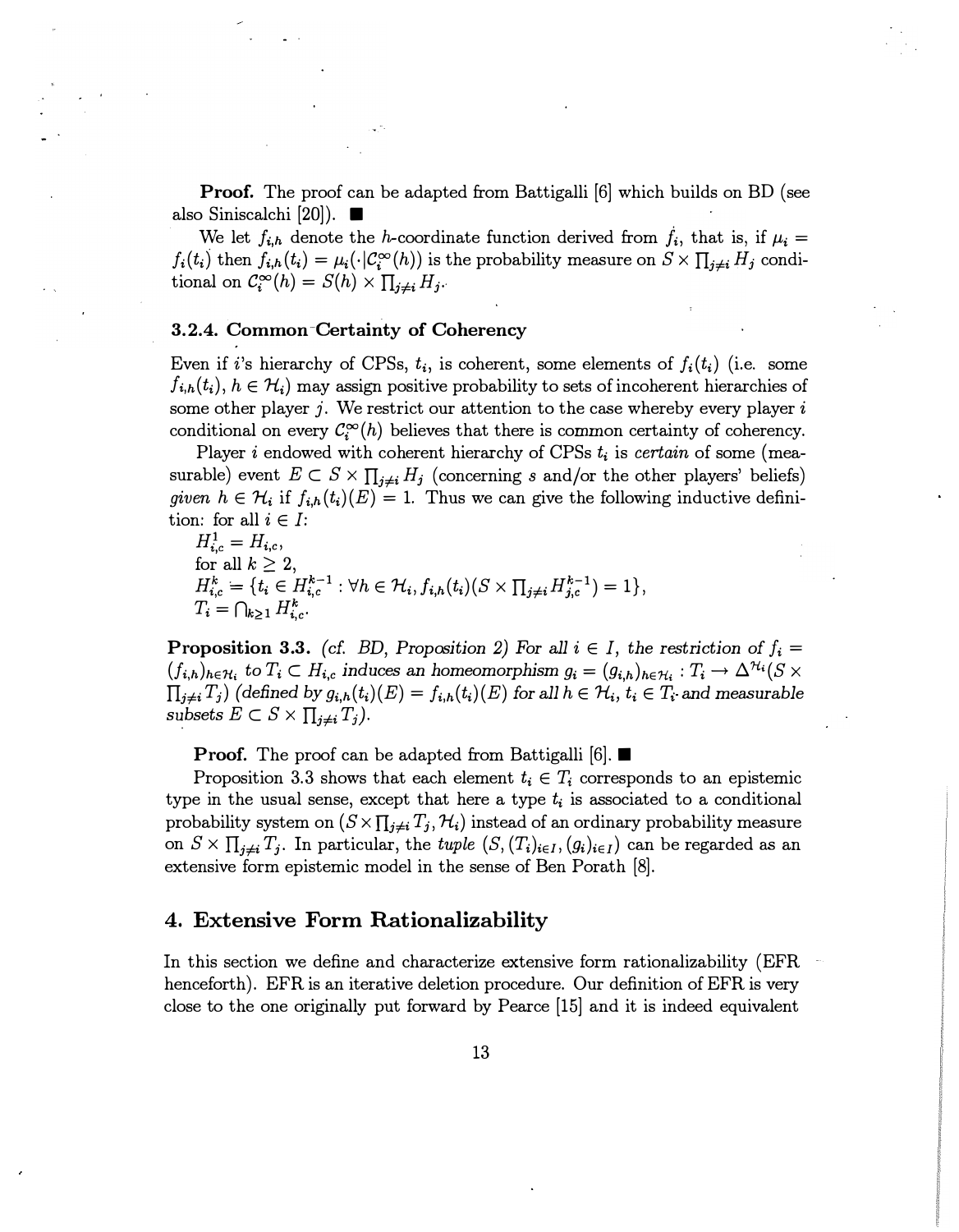to it for every two-person game. We provide an epistemic characterization of the strategies surviving each step of the procedure as well as a characterization of the rationalizable strategies. To make our formulation simpler and more transparent the following notation will be convenient. A first order CPS for player  $i$  is typically denoted by  $\delta_i$ , that is,  $\delta_i \in \Delta^{H_i}(S)$ . For every type  $t_i \in T_i$  and  $h \in H_i$ ,  $\delta_{i,h}(t_i)$ denotes the marginal of  $g_{i,h}(t_i)$  on S. It is easy to see that  $\delta_i(t_i) \equiv (\delta_{i,h}(t_i))_{h \in \mathcal{H}_i} \in$  $\Delta^{H_i}(S)$ . The notation used for profiles of types is analogous to the one used for profiles of strategies:  $t \in T = \prod_{i \in I} T_i$ ,  $t_{-i} = T_{-i} = \prod_{j \neq i} T_j$ .

#### 4.1. The Iterative Deletion Procedure

The basic building block of EFR is the notion of weak sequential rationality. This is a best response property which applies to plans of actions<sup>10</sup> as well as strategies (see e.g. Reny [17)). We adopt the specific formalization proposed in Battigalli [6] (see his Definition 5.1):

**Definition 4.1.** Fix a first order CPS  $\delta_i \in \Delta^{H_i}(S)$ . A strategy  $s_i \in S_i$  is a weakly sequential best reply to  $\delta_i$  iff, for every  $h \in \mathcal{H}_i(s_i)$  and every  $s'_i \in S_i(h)$ 

- 1.  $\delta_i({s_i} \times S_{-i}(h)|S(h)) = 1$ .
- 2.  $\sum_{s_{-i}\in S_{-i}}[U_i(s_i, s_{-i}) U_i(s'_i, s_{-i})]\delta_i(\{(s_i, s_{-i})\}|S(h)) \geq 0$

We refer the interested reader to [6] for details on the features of this definition. Here we simply point out that part 1 essentially means that a rational player is certain of her strategy (hence of her future contingent choices) as long as she knows that she has not deviated from it. Given this, we can derive a. "marginal" first order CPS  $\delta_{s_i}$  on  $(S_{-i}, \mathcal{H}_i(s_i))$  and we require that  $s_i$  be a best response to  $\delta_{s_i}(\cdot|S_{-i}(h))$  at each relevant information set  $h \in \mathcal{H}_i(s_i)$ .

Observe also that, by part 1 of the definition, a weakly sequential best reply to a first-order belief is unique, if it exists at all. This makes it possible to define a function  $r_i : \Delta^{H_i}(S) \to S_i \cup {\emptyset}$  assigning to each  $\delta_i \in \Delta^{H_i}(S)$  the unique weakly sequential best reply  $s_i$  or the symbol  $\emptyset$ , as the case may be. Also, for every type  $t_i \in T_i$ , we let  $\rho_i(t_i) = r_i(\delta_i(t_i))$  denote the "best reply" to the first order beliefs of type  $t_i$ .

<sup>&</sup>lt;sup>10</sup>Intuitively, a plan of action for player *i* is silent about which actions would be taken by *i* if *i* did not follow that plan. Formally, a plan of action is a class of realization-equivalent strategies. In generic extensive games, a plan of action is a strategy of the reduced normal form.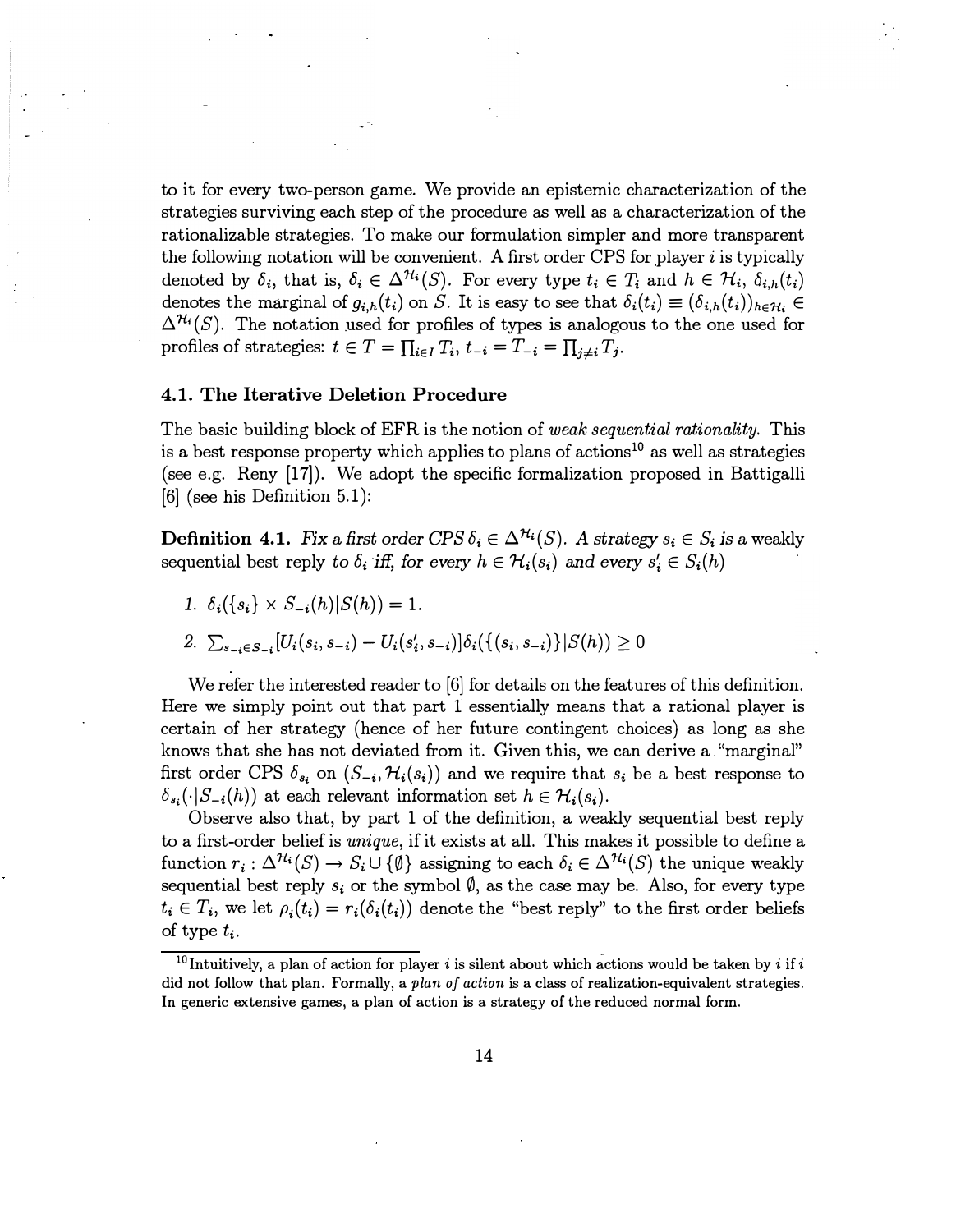We are now ready to define the solution procedure called "extensive form rationalizability."

**Definition 4.2.** Let  $S^0 = S$ . Assume that  $S^1, ..., S^n$  have been defined. Then  $s = (s_i)_{i \in I} \in S^{n+1}$  if and only if  $s \in S^n$  and, for each player i, there exists some  $\delta_i^n \in \Delta^{\mathcal{H}_i}(S)$  such that:

- 1. For each  $h \in \mathcal{H}_i(s_i)$ ,  $S(h) \cap S^n \neq \emptyset \Rightarrow \delta_i^n(S^n | S(h)) = 1$ .
- 2.  $s_i \in r_i(\delta_i^n)$ .

For every player i and positive integer n, denote by  $S_i^n$  the projection of  $S^n$ on  $S_i$ . A strategy  $s_i$  for player i is extensive form rationalizable if  $s_i \in \bigcap_{n>0} S_i^n$ .

The preceding definition is very similar to that originally proposed by Pearce  $[15]$ . We deviate from this author in that, at each step n, we require that a candidate strategy  $s_i$  for player i be an unconstrained best reply at every  $h \in \mathcal{H}_i(s_i)$  to an appropriate conjecture; Pearce only requires that the sequential optimality of  $s_i$  be checked against strategies in  $S_i^{n-1}$  which agree with  $s_i$  at all information sets which do not (weakly) follow  $h$ . However, this difference is immaterial (see Battigalli [7]). A major departure from Pearce's definition is that players' conditional beliefs need not be derived from product priors. Therefore the two definitions are. equivalent only for two-person games and perfect information games (for more on this see  $[5]$  and  $[7]$ ).

Before we move on to the main section of the paper, let us verify that the iterative deletion procedure just defined singles out the profile  $((\text{In}, T), L)$  in the Battle of the Sexes with an outside option and the backward induction outcome in the "Centipede." In the first game we have  $S_1^0 = \{(\text{In, T}), (\text{In, B}), (\text{Out,}$ \*)} (the choice after Out is clearly irrelevant as far as weak sequential rationality is concerned) and  $S_2^0 = \{L,R\}$ . Since  $(In, B)$  is strictly dominated, we have  $S_1^1 = \{(\text{In, T}), (\text{Out,*})\},$  while  $S_2^1 = S_2^0$ . For  $n = 2$ , since the only strategy profiles in  $S<sup>1</sup>$  which reach the simultaneous-moves subgame are those in which Player 1 plays In and follows with T,  $S_2^2 = \{L\}$ ;  $S_1^2 = S_1^1$ . But for  $n = 3$  we finally get  $S_1^3 = \{(\text{In}, \text{T})\}$ , and of course  $S_2^3 = S_2^2$ : we have identified the forward induction solution. In the "Centipede" game extensive form rationalizability is closely related to the backward induction procedure: step 1 eliminates (a,a), step 2 eliminates  $(A, A)$ , step 3 eliminates  $(a,d)$  and, finally, step 4 eliminates  $(A, D)$ .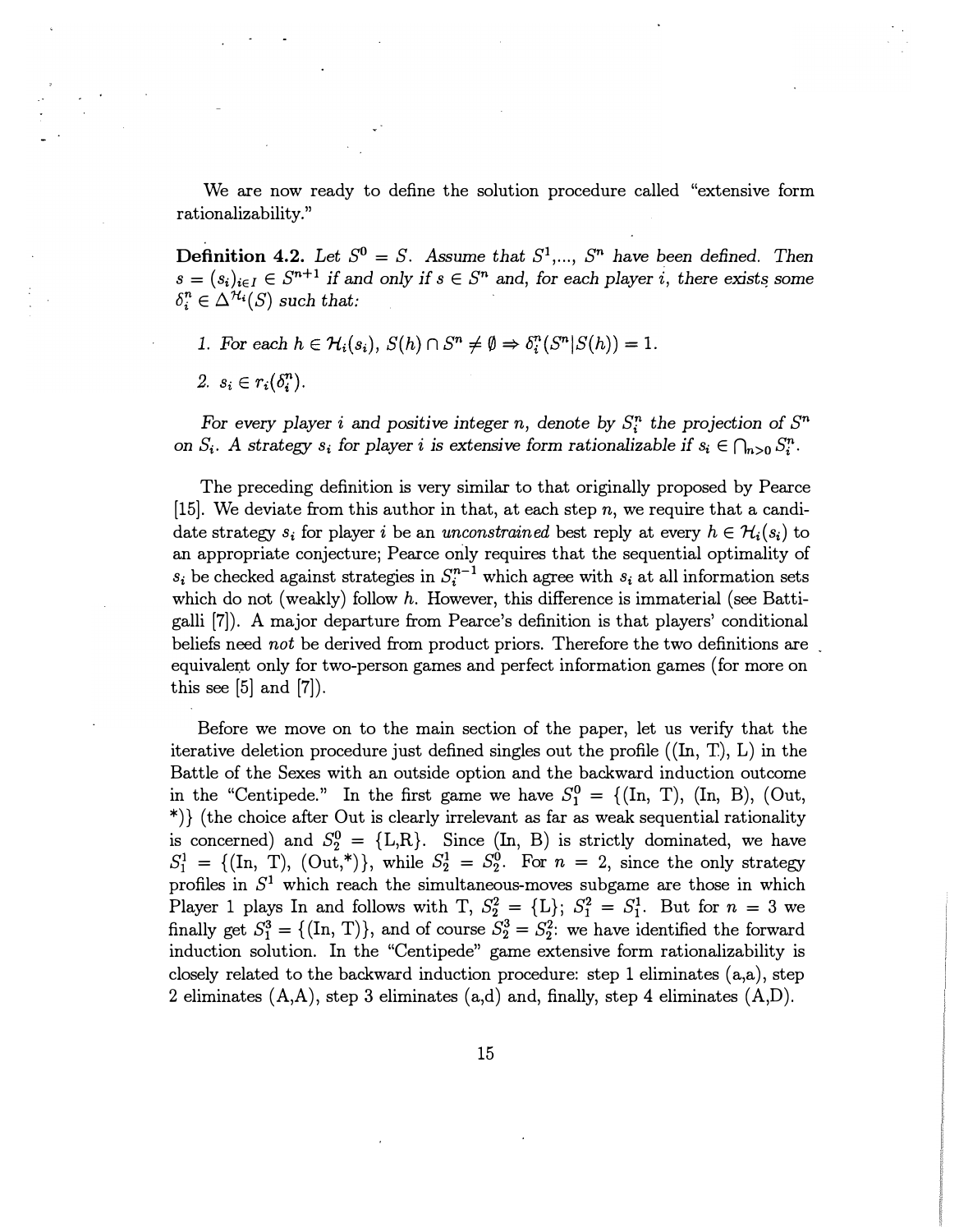#### 4. 2. Epistemic Characterization

In our epistemic model, the set of states of the world is  $S \times T = \prod_{i \in I} S_i \times \prod_{i \in I} T_i$ . An event is a measurable subset  $E \subset S \times T$ .  $E_{t_i} \subset S \times T_{-i}$  is event E from the point of view of type  $t_i$ , that is,

$$
E_{t_i} = \{(s, t_{-i}) \in S \times T_{-i} : (s, t_i, t_{-i}) \in E\}.
$$

 $R_i$  is the event "player i is rational", that is,

$$
R_i = \{(s, t) \in S \times T : s_i = \rho_i(t_i)\}.
$$

 $R = \bigcap_{i \in I} R_i$  is the event "everyone is rational."

The following definition introduces the first key ingredient in our axiomatization. We formalize the idea that a player may formulate a conjecture on her opponents' strategies and types, and may be unwilling to revise it unless, in the course of the game, she receives information which falsifies it.

**Definition 4.3.** For any event E and type  $t_i \in T_i$  we say that type  $t_i$  strongly believes E (believes E whenever possible) if for all information sets  $h \in \mathcal{H}_i$ ,

$$
E_{t_i} \cap (S(h) \times T_{-i}) \neq \emptyset \Rightarrow g_{i,h}(t_i)(E_{t_i}) = 1.
$$

Let  $\beta_i^*(E)$  denote the event that player i strongly believes E and let  $\beta^*(E)$ denote the event that everybody strongly believes  $E$ , that is:

- $\beta_i^*(E) := \{(s, t): \forall h \in \mathcal{H}_i, E_t, \cap (S(h) \times T_{-i}) \neq \emptyset \Rightarrow g_{i,h}(t_i)(E_{t_i})=1\},$
- $\beta^*(E) := \bigcap_{i \in I} \beta_i^*(E).$

By inspecting the definition of strong belief, one notices that the event  $E$  itself determines the class of information sets  $h \in \mathcal{H}_i$  where Player i's conjectures are restricted. Alternative belief operators (see the next subsection, or Battigalli [6]) restrict players' beliefs on a *fixed* family of information sets.

This simple observation has two important consequences. First, for arbitrary events E and F, we have  $\beta_i^*(E \cap F) \supseteq \beta_i^*(E) \cap \beta_i^*(F)$ , but equality need not hold. Clearly, every state of the world in  $\beta_i^*(E) \cap \beta_i^*(F)$  is such that Player i's belief at any information set  $h \in \mathcal{H}_i$  consistent with  $E \cap F$  (i.e. such that  $(E \cap F)_{t_i} \cap (S(h) \times T_{-i}) \neq \emptyset$  assigns probability one to both E and F, hence to  $E \cap F$ : thus, every such state is also an element of  $\beta_i^*(E \cap F)$ . However, the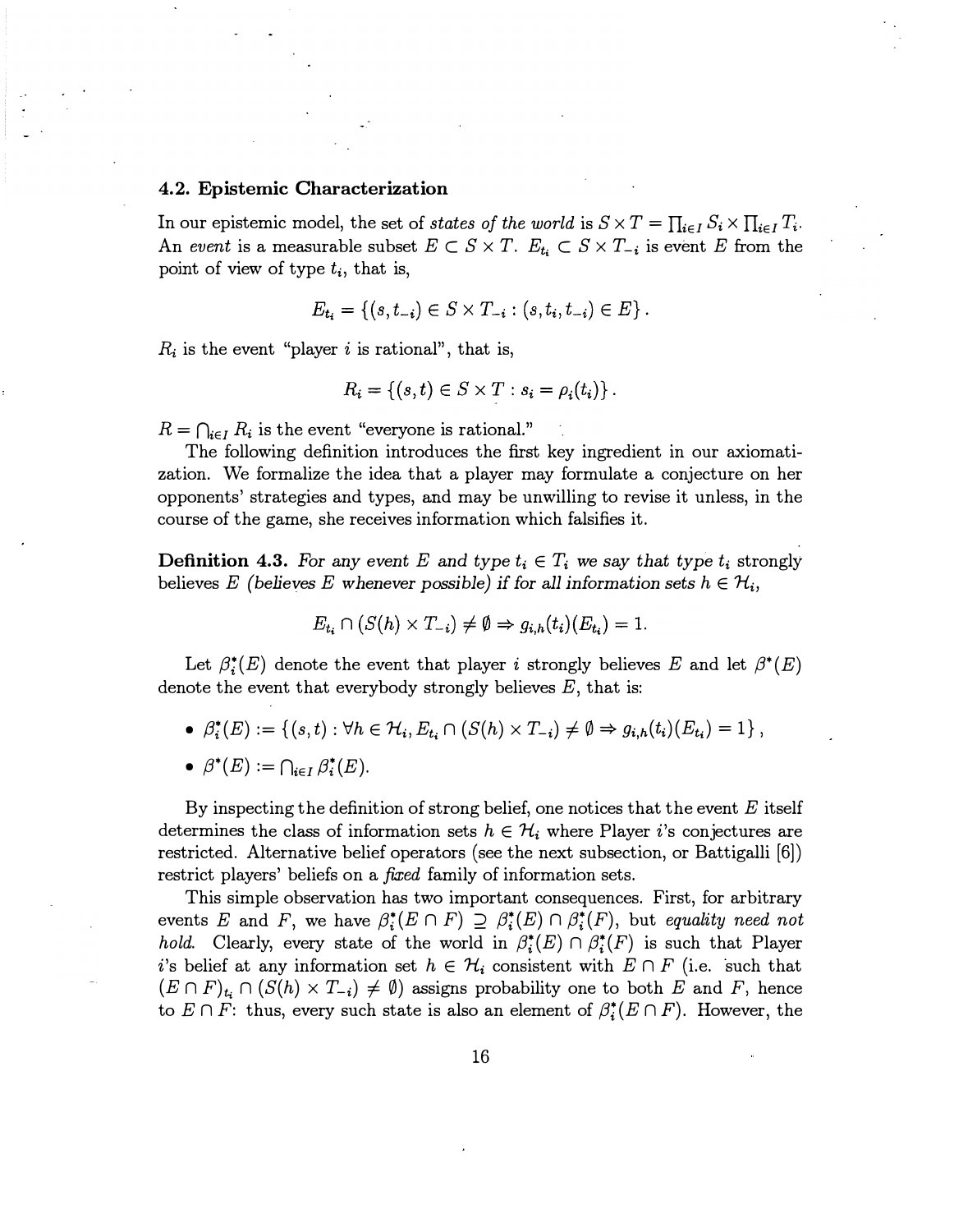converse need not be true, because there might be an information set  $h \in \mathcal{H}_i$ which is inconsistent with  $F$  but consistent with  $E$  (or vice versa): in this case,  $\beta_i^*(E \cap F)$  places no restrictions on Player i's beliefs at any such h, but clearly  $\beta_i^*(E) \cap \beta_i^*(F)$  does. Thus, a given state of the world may be an element of the former set, but not of the latter. As a result, one must be careful to interpret axioms involving conjunctions of strong belief operators accurately.

Second, note that the argument above implies that, unlike standard epistemic operators, the strong belief operator  $\beta_i^*$  is not monotone (otherwise the inclusion relation  $\beta_i^*(E \cap F) \supseteq \beta_i^*(E) \cap \beta_i^*(F)$  would necessarily hold as an equality).

The second ingredient in our axiomatization is the best rationalization principle. The idea (which will be made explicit in Remark 1 below) is that, at each point in the game, players bestow the highest possible degree of strategic sophistication upon their opponents. That is, every player strongly believes that her opponents are rational, and she strongly believes that they, too, strongly believe that their opponents are rational, etc.. Thus, if in the course of the game she receives information which contradicts the latter statement, but not the former, she continues to be certain that the former statement is true.

These observations motivate the next few definitions. For any event  $E$ , let

$$
\gamma(E) = E \cap \beta^*(E)
$$

denote the set of states where E is true and everybody strongly believes  $E$ . Note that  $\gamma(E)$  is measurable; also, by construction, it is monotone. Since operator  $\gamma$  preserves measurability, we can define iterations of  $\gamma$  in the usual way. In particular we obtain the following identities:

$$
\gamma^{0}(E) = E,
$$
  

$$
\gamma^{1}(E) = E \cap \beta^{*}(E),
$$
  

$$
\gamma^{2}(E) = \gamma [E \cap \beta^{*}(E)] = E \cap \beta^{*}(E) \cap \beta^{*} [E \cap \beta^{*}(E)],
$$

It should be clear that the iterated application of the operator  $\gamma$  yields a sequence of events which represent the restrictions discussed above and in the introduction. We can actually be even more explicit: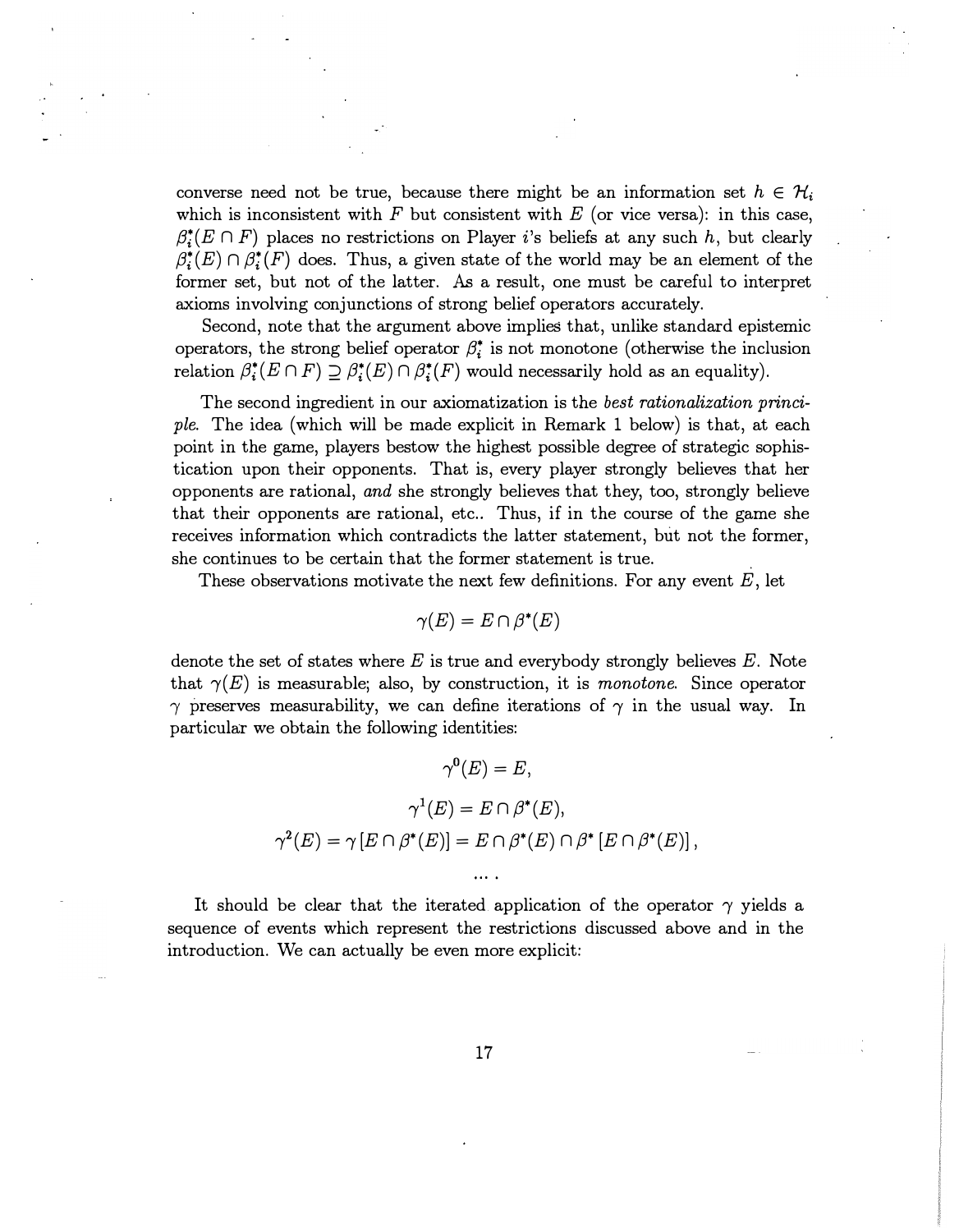Remark 1. By inspection of the definitions above

$$
\gamma^{n}(R) = \bigcap_{i \in I} \left[ R_i \cap \left( \bigcap_{k=0}^{n-1} \beta_i^*(\gamma^k(R)) \right) \right].
$$

Therefore  $(s, t) \in \gamma^{n}(R)$  if and only if, for each player i,  $s_i \in \rho_i(t_i)$  and  $t_i$ strongly believes  $\gamma^{k}(R)$  for all  $k = 0, \ldots, n - 1$ .

Having disposed of all the preliminaries, we are ready to state our main result:

**Proposition 4.4.** For every strategy profile  $s \in S$  the following statements hold: (a) for all  $n \geq 0$ ,  $s \in S^{n+1}$  if and only if there exists a profile of infinite hierarchies of conditional beliefs  $t \in T$  such that  $(s, t) \in \gamma^{n}(R)$ ;

(b)  $s \in \bigcap_{n=0}^{\infty} S^n$  if and only if there exists a profile of infinite hierarchies of beliefs  $t \in T$  such that  $(s, t) \in \bigcap_{n=0}^{\infty} \gamma^n(R)$ .

More concisely, we can say that, for every  $n \geq 0$ ,  $S^{n+1}$  is the projection on S of the event  $\gamma^{n}(R)$ ; a similar statement holds as  $n \to \infty$ .

Battigalli [7] shows that, in generic finite games of perfect information, extensive form rationalizability is outcome equivalent to backward induction. Therefore we obtain the following corollary.

Corollary 4.5. Suppose that the given game bas perfect information and there are no ties between payoffs at different terminal nodes. Then for every state  $(s, t) \in \bigcap_{n=0}^{\infty} \gamma^{n}(R)$ , the path induced by s coincides with the (unique) backward induction path.

We emphasize that the sufficient conditions stated in Corollary 4.5 are explicit and transparent assumptions about players' dispositions to act  $((s,t) \in R)$  and to form and revise their beliefs when faced with either expected or unexpected evidence  $((s, t) \in \bigcap_{n=1}^{\infty} \gamma^{n}(R))$ . Furthermore, our assumptions do not imply that a player at a non rationalizable node would play and/or expect the backward induction continuation. In fact, there are games where this is inconsistent with strong belief in rationality (cf., for example, the game depicted in Figure 3 of [17] and the discussion therein).

Finally, it should be noted Tan and Werlang's characterization of correlated rationalizability (iterated strict dominance) in normal-form games ([23], Theorem 5.3) may be viewed as a special case of our Proposition 4.4.

I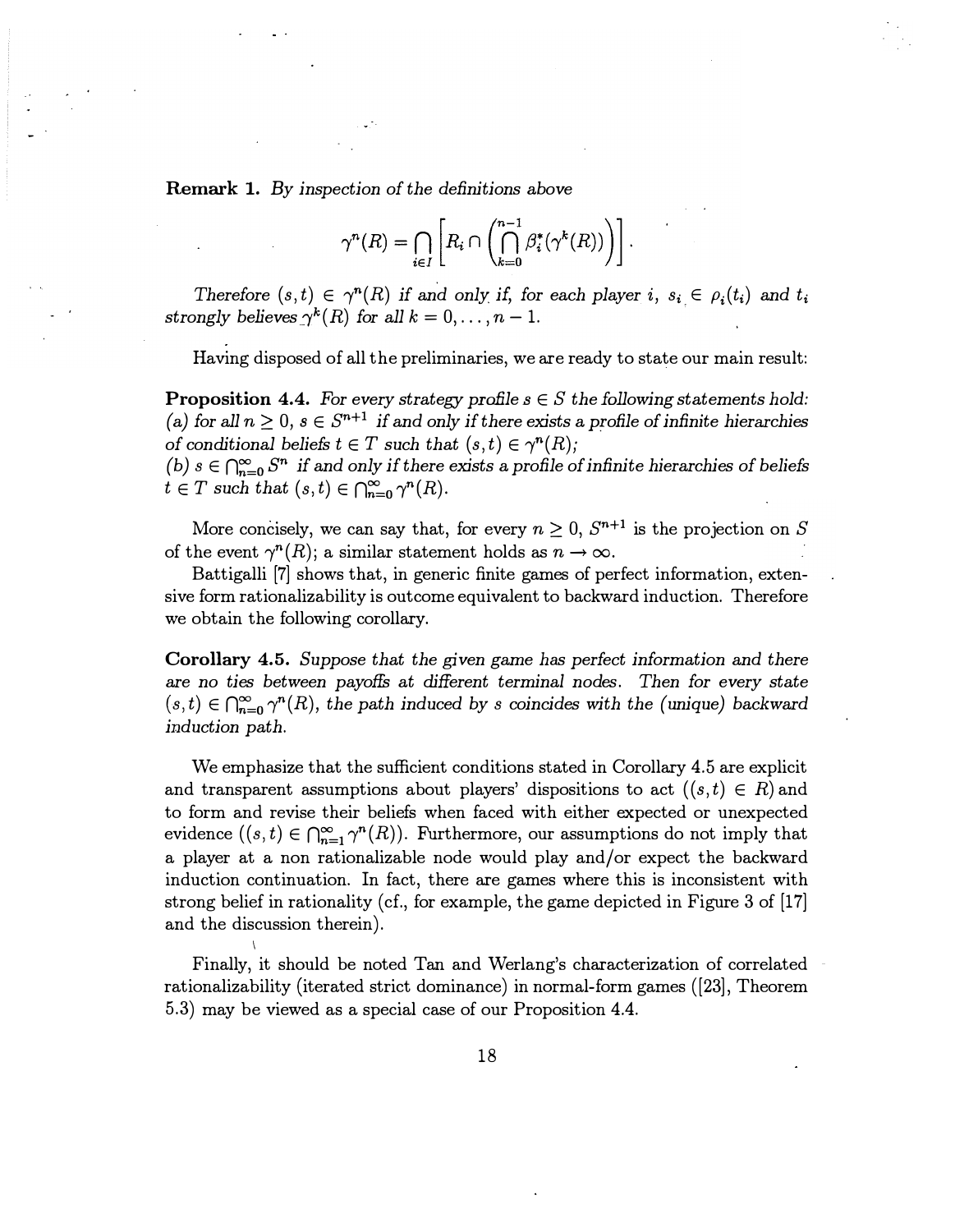In such games, players' conjectures are adequately represented by (single) probability measures, which can be seen as (degenerate) conditional probability systems in which the only conditioning event is the empty history. In such circumstances, strong belief is easily seen to reduce to probability one belief  $-$  a monotone epistemic operator.

As a consequence, on one hand our axioms specialize to those proposed by Tan and Werlang; on the other, extensive-form rationalizability coincides with iterated strict dominance in simultaneous games. The characterization result now follows immediately from Proposition 4.4.

## 4.3. Rationalizability and Conditional Common Certainty of Rationality<br>ity

Let us now restrict our attention to the class of multistage games with *observable* actions. In this case  $\mathcal{H}_i = \mathcal{H}, i \in I$ , where H is the set of partial (or non terminal) histories. Each  $h \in \mathcal{H}$  represents a common observation and, for any event E, it makes sense to define the event "there would be *common certainty* of  $E$  at  $h$ ." Formally,

$$
\beta_{i,h}(E) = \{(s,t) : g_{i,h}(t_i)(E_{t_i}) = 1\}
$$

is the event "i would be certain of  $E$  at  $h$ ." This is of course a "standard", monotone belief operator. Let

$$
\beta_h(E) = \bigcap_{i \in I} \beta_{i,h}(E),
$$

$$
(\beta_h)^0 = E
$$

and, for all  $n \geq 0$ ,

$$
(\beta_h)^{n+1}(E) = \beta_h ((\beta_h)^n(E))
$$

Then event "there would be common certainty of  $E$  at  $h$ " is

$$
c\beta_h(E) = \bigcap_{n>0} (\beta_h)^n(E).
$$

We can then state a simple relationship between extensive form rationalizability and common certainty of rationality. Say that partial history  $h$  is consistent with rationality and common certainty of rationality if  $(R \cap c\beta_h(R)) \cap$  $(S(h) \times T) \neq \emptyset$ .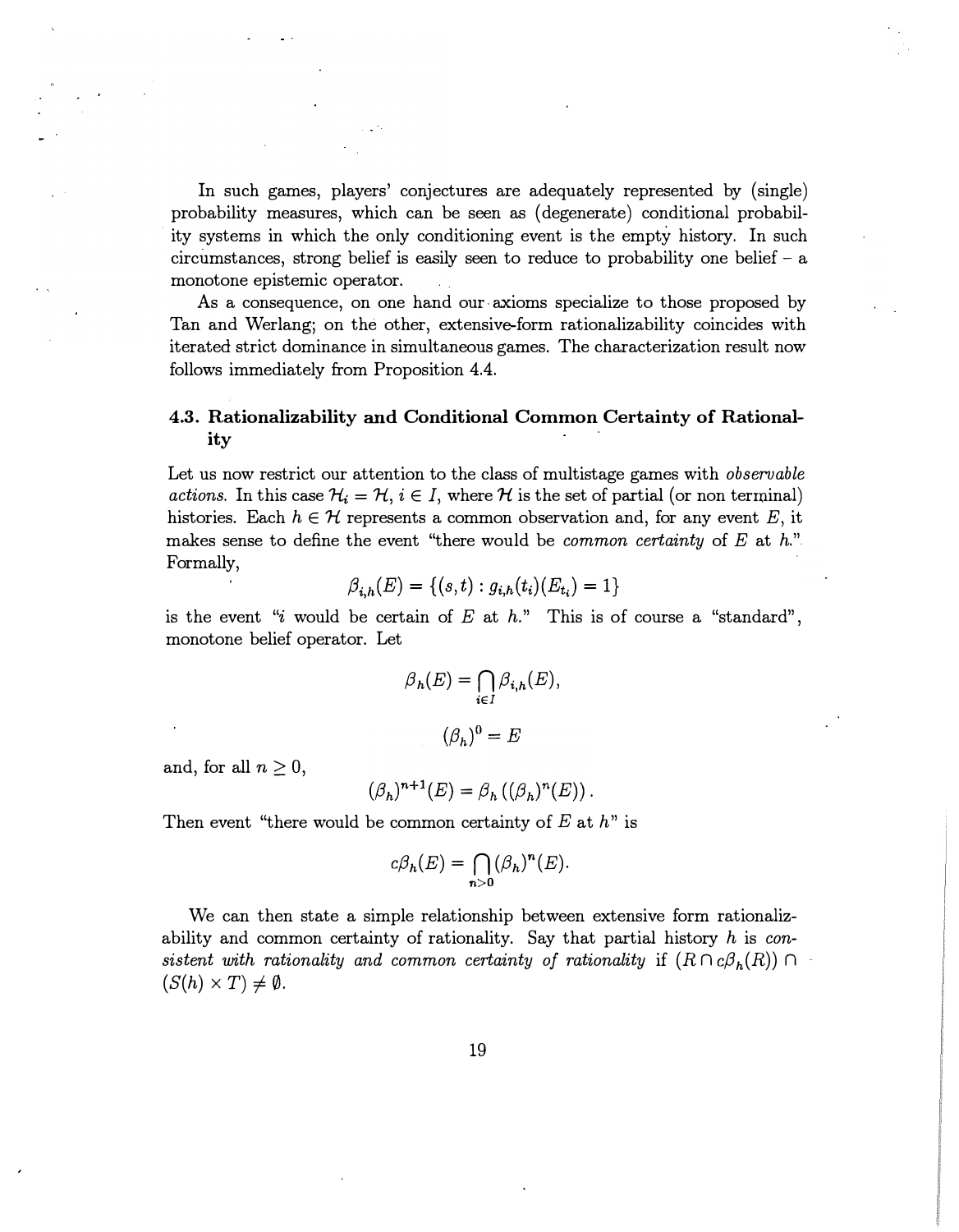Proposition 4.6. For every multistage game with observable actions, if partial history  $h \in \mathcal{H}$  is induced by some profile of extensive form rationalizable strategies (i.e.  $S^{\infty} \cap S(h) \neq \emptyset$ ) then h is consistent with rationality and common certainty of rationality.

Note that the proposition provides only a sufficient condition. There are games with histories consistent with common certainty of rationality and yet unreachable by profiles of extensive form rationalizable strategies. The following example illustrates this point. $<sup>11</sup>$ </sup>



Consider the following epistemic model (probabilities which are not relevant to the argument are omitted for simplicity):

| Pair                                                                                                                                                                                               | $p_1(\emptyset)$   $p_1(Aa)$ |                               | Pair $\mid p_2(A) \mid p_2(Aa), p_2(AaA) \mid$ |
|----------------------------------------------------------------------------------------------------------------------------------------------------------------------------------------------------|------------------------------|-------------------------------|------------------------------------------------|
| $1 \mid ((D, 1), t_{11}) \mid 0, 1, 0$                                                                                                                                                             |                              | $1((d, k), t_{12})   0, 0, 1$ |                                                |
|                                                                                                                                                                                                    |                              | 2 $((a,a), t_{22})   0,1,0$   | 0,1,0                                          |
| 2 $\left  \begin{array}{cc} ((A,A), t_{21}) & \frac{1}{2}, \frac{1}{2}, 0 & 0, 1, 0 \\ ((A,D)), t_{31}) & \frac{1}{2}, \frac{1}{6}, \frac{1}{3} & 0, \frac{1}{3}, \frac{2}{3} \end{array} \right $ |                              | $3((a,d), t_{32})$ -          |                                                |

It is easy to see that extensive-form rationalizability requires Player 1 to choose D at her first node (if Player 2's first node were reached, then the game would be expected to continue with a, A and a). Thus, Player l's second node (following the history Aa) cannot be reached.

Yet, in state (2,2) there is common certainty of rationality at Player l's second node, as is apparent from the conditional probabilities  $p_1(Aa)$  and  $p_2(Aa)$ .

To verify directly that state (2,2) is indeed inconsistent with our axioms, notice first that our axioms eliminate all states  $(i, 3)$  because  $(a,d)$  is (sequentially) irrational for Player 2, regardless of his conjecture. Then, in successive iterations, this leads to the elimination of states involving types  $t_{31}$ ,  $t_{12}$ , and finally  $t_{21}$ .

 $11$ Reny [16] provides a similar example, although his discussion does not employ a formal epistemic model.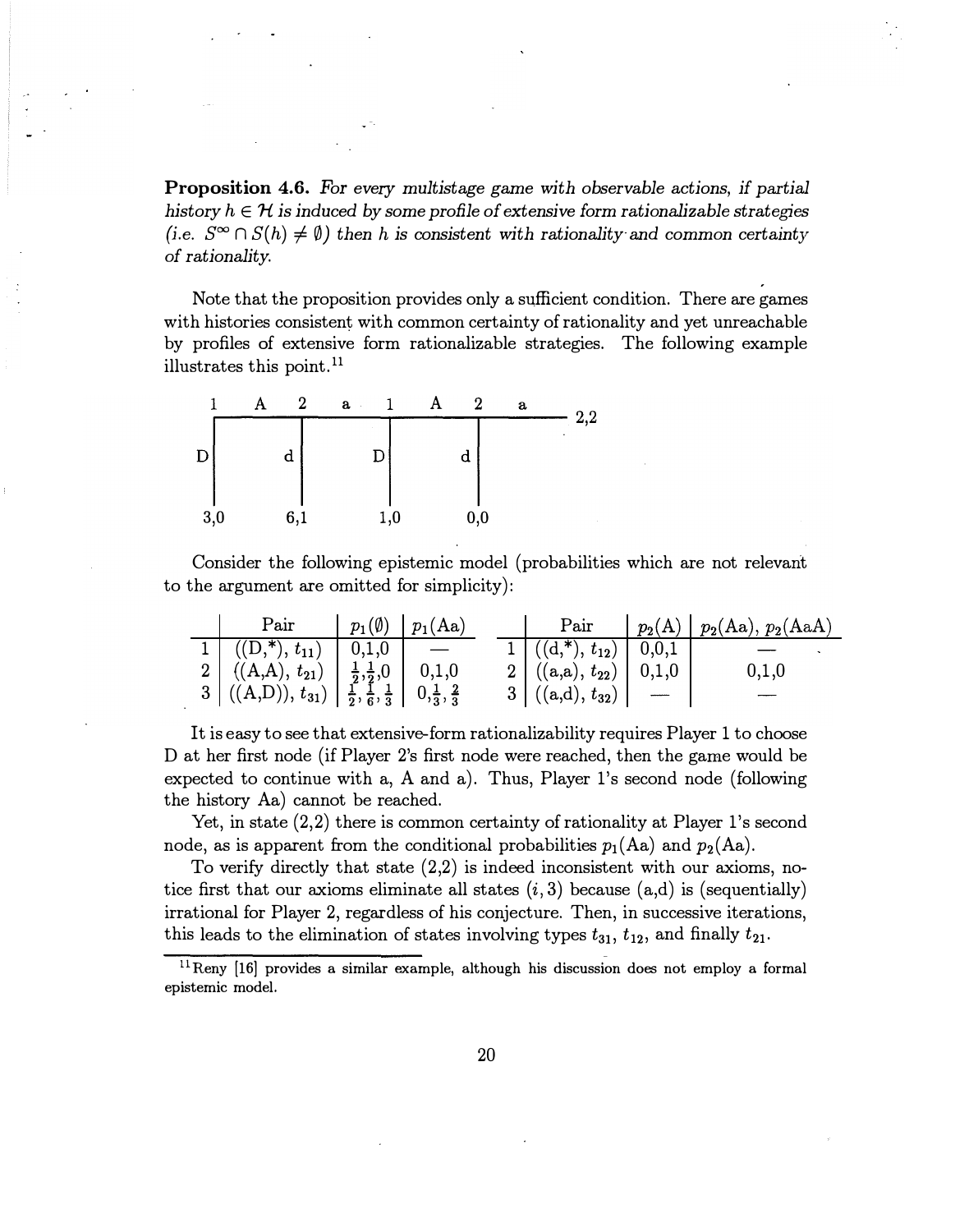## 5. Conclusions

We have provided an epistemic characterization of extensive-form rationalizability which highlights its relationship with common certainty of rationality and forwardinduction reasoning. As a by-product, we have also obtained sufficient condjtions for the backward induction outcome to obtain in generic  $N$ -person games with perfect information.

Although our analysis is restricted to finite games with complete information, its extensions to a more general class of games is quite straightforward. Battigalli [6] already provides an epistemic analysis of dynamic games of incomplete information. Our construction of the universal, extensive form type space can be carried out under fairly general assumptions (i.e.  $S_i$  Polish and  $\mathcal{H}_i$  countable,  $i \in I$ ). Given this, we conjecture that our main result can be proved under standard compactness-continuity assumptions.

According to the notion of rationalizability discussed here, a player may have correlated beliefs about his opponents. While this is perfectly consistent with a noncooperative approach (e.g. Stalnaker [21] and [22]), it is nonetheless interesting to formulate an appropriate stochastic independence property within our extensive form epistemic model and to combine it with other epistemic assumptions. We could thus provide epistemic characterizations of solution concepts featuring forward induction and independent beliefs, like those put forward by Reny [17] and Battigalli [5].

Another natural direction for further research is to examine *equilibrium* concepts which incorporate notions of forward induction, such as Cho and Kreps's  $[11]$  well-known "intuitive criterion".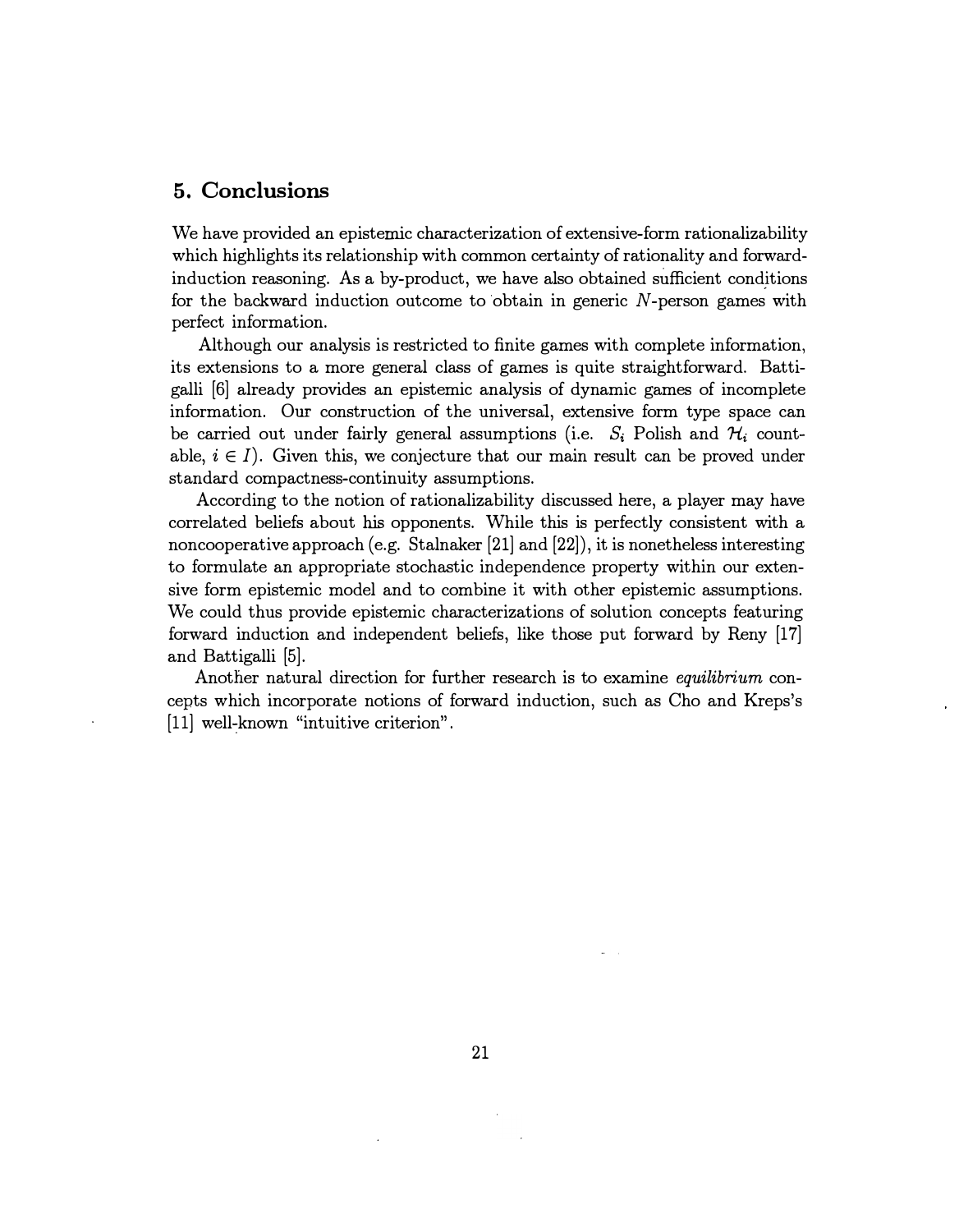## References

- [1] ASHEIM, G.B. and M. DUFWENBERG (1996): "Admissibility and Common Knowledge," mimeo, Department of Economics, University of Oslo.
- [2] AUMANN, R.J. (1995): "Backward Induction and Common Knowledge of Rationality," Games and Economic Behavior, 8, 6-19.
- [3] AUMANN, R.J. (1996): "Reply to Binmore," Games and Economic Behavior, 17, 138-146.
- [4] AUMANN, R.J. (1996): "Deriving Backward Induction in the Centipede Game without Assuming Rationality at Unreached Vertices," mimeo, The Hebrew University, Jerusalem.
- [5) BATTIGALLI, P. (1996): "Strategic Rationality Orderings and the Best Rationalization Principle," Games and Economic Behavior, 13, 178-200.
- [6] BATTIGALLI, P. (1996): "Hierarchies of Conditional Beliefs and Interactive Epistemology in Dynamic Games," mimeo, Princeton University and IGIER, Milan.
- [7] BATTIGALLI, P. (1997): "On Rationalizability in Extensive Games," Journal of Economic Theory, 74, 40-60.
- [8) BEN PORATH, E. (1997): "Rationality, Nash Equilibrium and Backwards Induction in Perfect Information Games," Review of Economic Studies, 64, 23-46.
- [9) BERNHEIM, D. (1984): "Rationalizable Strategic Behavior," Econometrica, 52, 1002-1028.
- [10) BRANDENBURGER, A. and E. DEKEL (1993): "Hierarchies of Beliefs and Common Knowledge," Journal of Economic Theory, 59, 189-198.
- [11) CHO, I.-K. and D. KREPS (1987): "Signaling Games and Stable Equilibria," Quarterly Journal of Economics, 102, 179-221.
- [12] DEKEL, E. and F. GUL (1996): "Rationality and Knowledge in Game Theory," forthcoming in Advances in Economics and Econometrics (D. Kreps and K. Wallis, Eds.). Cambridge UK: Cambridge University Press.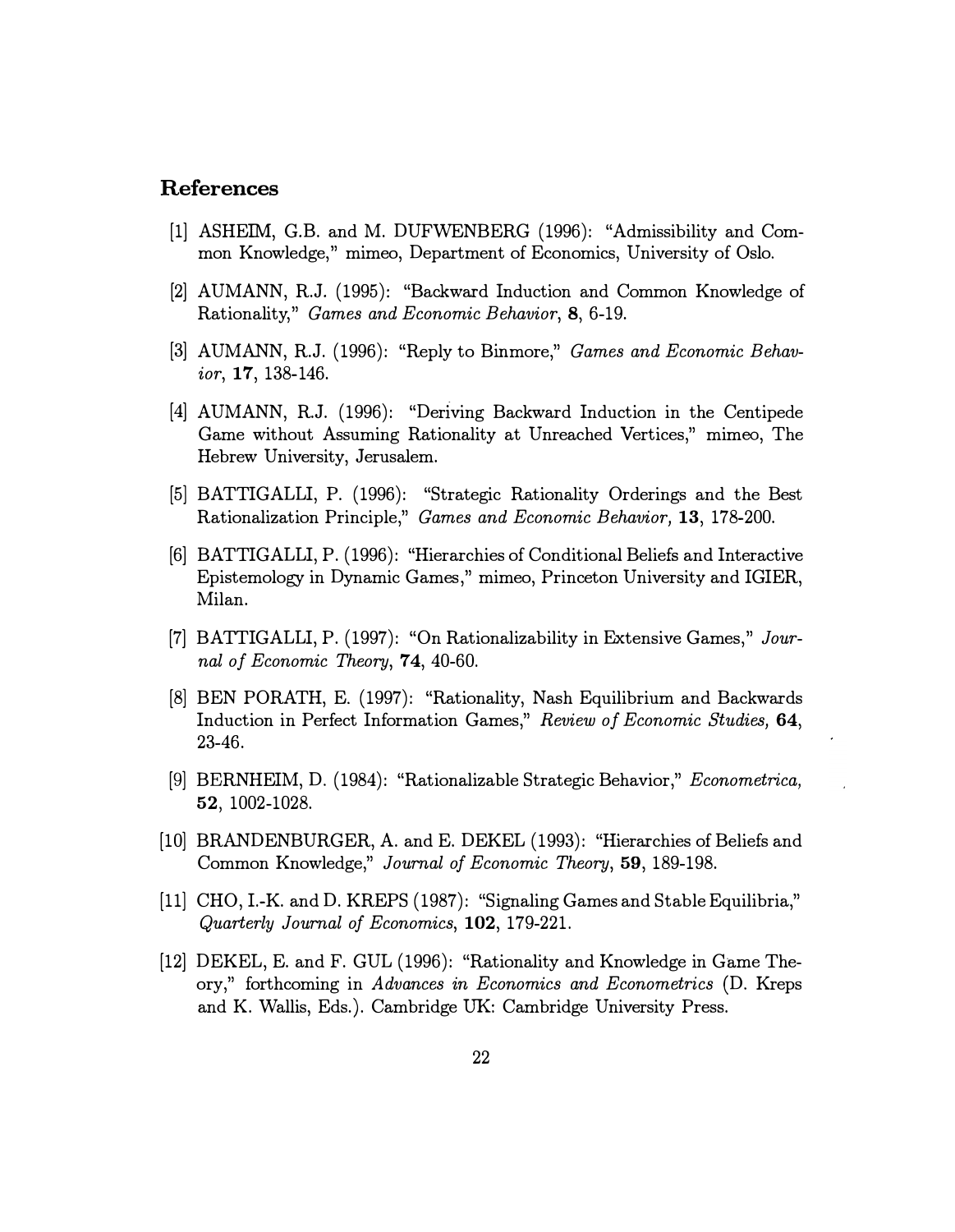- [13] MYERSON, R. (1986): "Multistage Games with Communication," Econometrica, 54, 323-358.
- [14] OSBORNE, M. and A. RUBINSTEIN (1994): A Course in Game Theory. Cambridge MA: MIT Press.
- [15] PEARCE, D. (1984): "Rationalizable Strategic Behavior and the Problem of Perfection," Econometrica, 52, 1029-1050.
- [16] RENY, P. (1985): "Rationality, Common Knowledge and the Theory of Games," mimeo, Department of Economics, Princeton University.
- [17] RENY, P. (1992): "Backward Induction, Normal Form Perfection and Explicable Equilibria," Econometrica, 60, 626-649.
- [18] RENYI, A. (1956): "On Conditional Probability Spaces Generated by a Conditionally Ordered Set of Measures," Theory of Probability and Its Applications, 1, 61-71.
- [19] SAMET, D. (1996): "Hypothetical Knowledge and Games with Perfect Information," Games and Economic Behavior, 17, 230-251.
- [20] SINISCALCHI, M. (1997): "Knowledge, Rationality and Heuristics in Extensive Games. Part I: Framework and Non-Equilibrium Analysis," mimeo, Stanford University.
- [21] STALNAKER, R. (1996): "Knowledge, Belief and Counterfactual Reasoning in Games," Economics and Philosophy, 12, 133-163.
- [22] STALNAKER, R. (1996): "Belief Revision in Games: Forward and Backward Induction," mimeo, MIT.
- [23] TAN, T. and S. WERLANG (1988): "The Bayesian Foundation of Solution Concepts of Games," Journal of Economic Theory, 45, 370-391.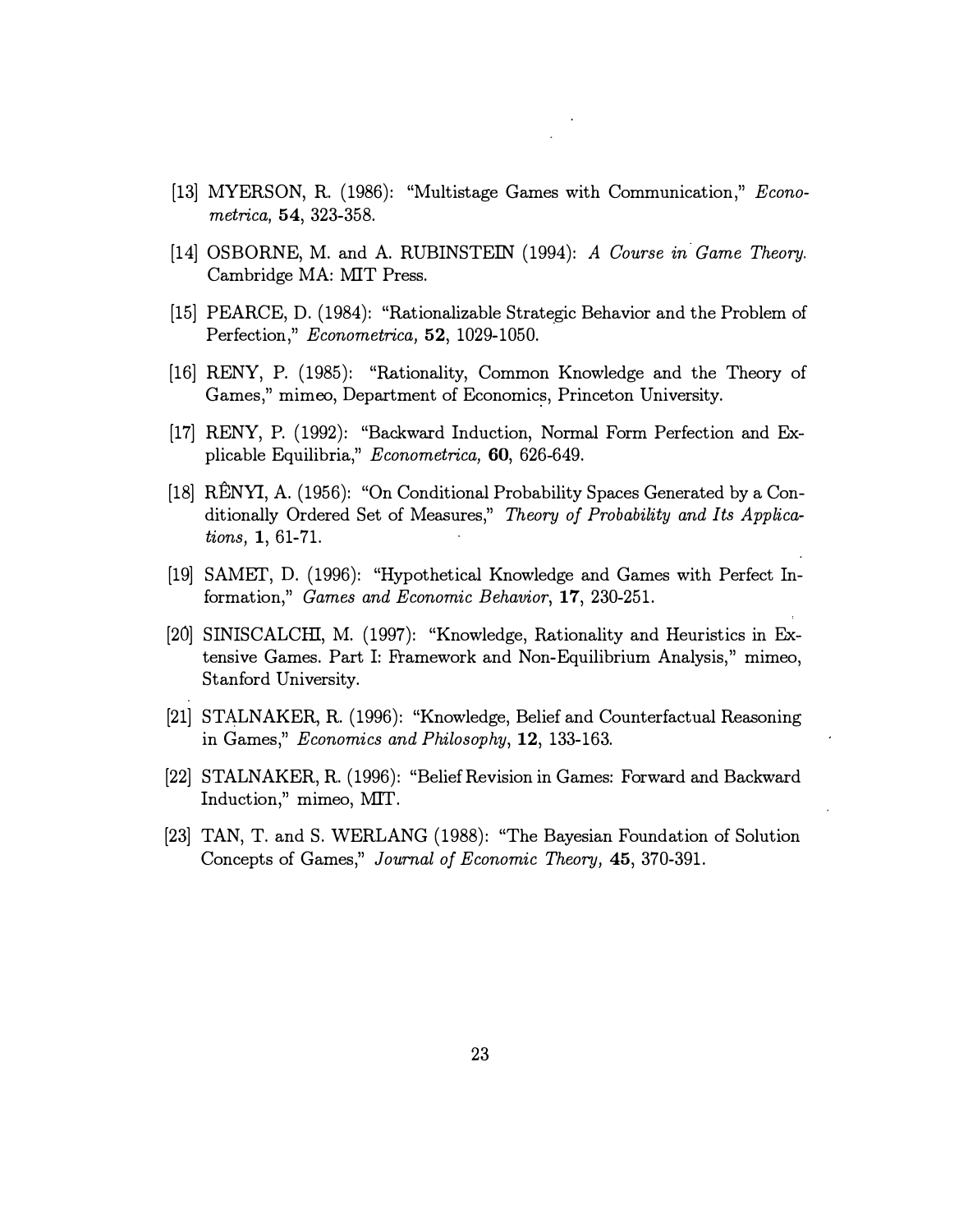## Appendix

#### Proof of Proposition 4.4

We need the following preliminary result:

**Lemma 5.1.** Fix, for every  $j \neq i$ , a collection  $\{t_j(s_j)\}_{s_j \in S_j}$  of types in  $T_j$ . Also, fix a CPS  $\delta_i \in \Delta^{\mathcal{H}_i}(S)$ . Then there exists a unique  $t_i \in T_i$  such that, for each  $h \in \mathcal{H}_i$ ,  $g_{i,h}(t_i)$  has finite support and

$$
g_{i,h}(t_i)\left(s,(t_j(s_j))_{j\neq i}\right)=\delta_i(s|S(h))
$$

for all  $s = (s_i)_{i \in I} \in S$ .

**Proof.** We follow [20], proof of Lemma 7, with the required adjustments. Define a *candidate* CPS  $\mu_i \in \Delta^{H_i}(S \times T_{-i})$  by setting

$$
\mu_i(s, (t_j(s_j))_{j\neq i}|S(h) \times T_{-i}) = \delta_i(s|S(h))
$$

for every  $h \in \mathcal{H}_i$ , and extending the assignments by additivity. Axioms 1 and 2 follow immediately from the observation that the maps  $s_j \mapsto t_j(s_j)$  collectively yield an embedding of  $\bigcup_{h \in \mathcal{H}_i} \text{supp} [\delta_i(.|S(h))]$  (a finite set) in  $S \times T_{-i}$ , so that, for every  $h \in \mathcal{H}_i$ ,  $\mu_i(.|S(h) \times T_{-i})$  is indeed a probability measure on  $S \times T_{-i}$ . By the same argument,  $\mu_i$  must also satisfy Axiom 3, i.e. it must be a CPS; of course, each  $\mu_i(.|S(h) \times T_{-i})$  has finite support by construction. Now invoke the fact that  $g_i$  is a homeomorphism to obtain the required type  $t_i$ .

We are now ready to prove the main result.<sup>12</sup>

Part (a) of the proposition is implied by the following statement:

For all  $k \geq 0$ ,

- (a1) there are 2|I| functions  $\delta_i^k : S_i \to \Delta^{H_i}(S)$  and  $t_i^k : S_i \to T_i$ ,  $i \in I$ , such that, for all  $s \in S$  and  $i \in I$ ,  $\delta_i^k(s_i) = \delta_i(t_i^k(s_i))^{13}$  and
	- if  $k \geq 1$ , for all  $m = 0, ..., k-1$ , if  $s \in S^m \backslash S^{m+1}$  then  $\delta_i^m(s_i) = \delta_i^k(s_i)$ ,  $t_i^m(s_i) = t_i^k(s_i),$

 $12$ For alternative proofs of similar results see [6] and [20].

<sup>&</sup>lt;sup>13</sup>Recall that  $\delta_i(t_i)$  is the first order CPS of epistemic type  $t_i$ .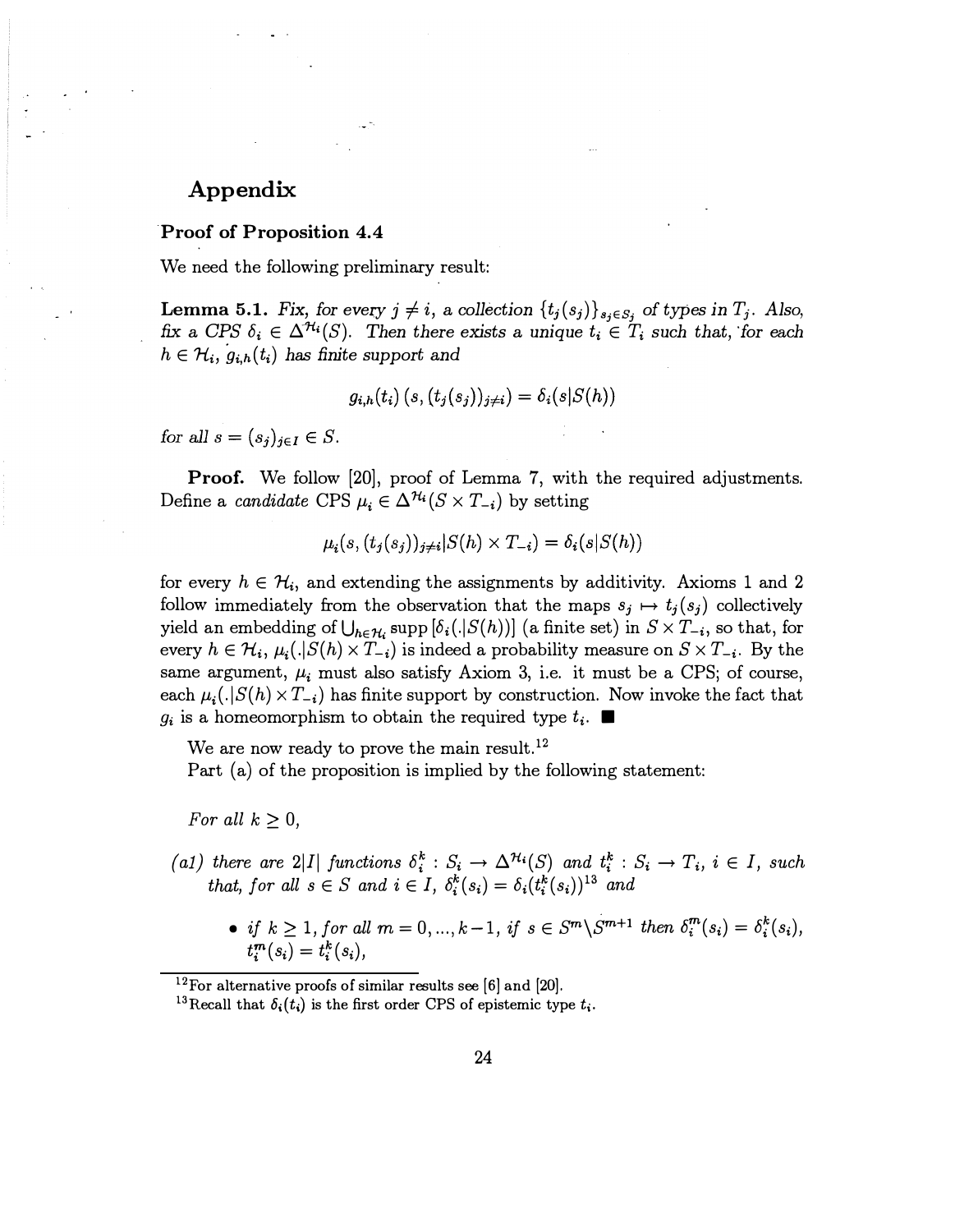• for all  $h \in \mathcal{H}_i(s_i)$ , all  $m = 0, ..., k$ , if  $S^m \cap S(h) \neq \emptyset$  then  $\delta_i^k(s_i)(S^m | S(h)) =$ 1,

• if 
$$
s \in S^{k+1}
$$
 then  $(s, (t_i^k(s_i)_{i \in I}) \in \gamma^k(R);$ 

(a2) for all states  $(s, t)$ , if  $(s, t) \in \gamma^{k}(R)$  then  $s \in S^{k+1}$ .

 $(k = 0)$ ,  $(a1.0)$ . For each i, fix arbitrary functions  $\delta_i^* : S_i \to \Delta^{H_i}(S), t_i^* : S_i \to t$  $T_i$  such that, for all  $s_i, \delta_i^*(s_i) = \delta_i(t_i^*(s_i))$  (this is possible by Lemma 5.1). Let  $(\delta_i^0(\cdot), t_i^0(\cdot))$  coincide with  $(\delta_i^*(\cdot), t_i^*(\cdot))$  on  $S_i \backslash S_i^1$ . For each  $i \in I$ , and each  $s_i \in S_i^1$ , let  $\delta_i^0(s_i)$  be a first order CPS rationalizing  $s_i$ , i.e.  $\delta_i \in r_i^{-1}(s_i)$ . Then we can use Lemma 5.1 to define  $t_i = t_i^0(s_i)$  as the (unique)  $t_i$  satisfying:

$$
\forall s' \in S, g_{i,h}(t_i) \left( (s', (t_j^*(s_j'))_{j \neq i}) \right) = \delta_i^0(s_i) (s'|S(h)).
$$

By construction,  $\delta_i^0(s_i) = \delta_i(t_i^0(s_i))$  and  $s_i = \rho_i(t_i)$ . Thus, for all  $s \in S^1$ ,  $(s, (t_i^0(s_i)_{i \in I}) \in I)$  $R = \gamma^{0}(R)$ . The other statements in (a1) hold trivially.

(a2.0). Suppose that  $(s, t) \in R = \gamma^{0}(R)$ . Then, for each  $i \in I$ ,  $s_i$  is a weakly sequential best response to  $\delta_i(t_i)$  and thus  $s \in S^1$ .

 $(k = n)$ . Suppose that the statement above holds for all  $k = 0, 1, ..., n - 1$ . (al.n). For each  $i \in I$  and each  $s_i \in S_i \backslash S_i^{n+1}$ , let  $\delta_i^n(s_i) = \delta_i^{n-1}(s_i)$  and  $t_i^n(s_i) = t_i^{n-1}(s_i)$ . Clearly the first claim in (a1) holds for the functions  $\delta_i^n(\cdot)$  and  $t_i^n(\cdot)$ , independently of how we complete their specification on  $S_i^{n+1}$ .

Let  $s \in S^{n+1}$ . For each  $i \in I$ , define  $\delta_i^n(s_i)$  and  $t_i^n(s_i)$  as follows. Take a first order belief  $\delta_i^n$  satisfying the conditions of Definition 3.2 with respect to  $s_i$ , that is,  $\delta_i^n \in r_i^{-1}(s_i)$  and for all  $h \in \mathcal{H}_i(s_i)$ , if  $S(h) \cap S^n \neq \emptyset$  then  $\delta_i^n(S^n|S(h)) = 1$ . Now define  $\delta_i^n(s_i) \in [\Delta(S)]^{\mathcal{H}_i}$  as follows: for all  $h \in \mathcal{H}_i$  and all  $s' \in S$ ,

$$
\delta_i^n(s_i)(s'|S(h)) = \begin{cases} \delta_i^n(s'|S(h)), & \text{if } h \in \mathcal{H}_i(s_i) \text{ and } S^n \cap S(h) \neq \emptyset \\ \delta_i^{n-1}(s_i)(s'|S(h)), & \text{otherwise} \end{cases}.
$$

It can be easily checked that  $\delta_i^n(s_i)$  is a CPS, i.e.  $\delta_i^n(s_i) \in \Delta^{H_i}(S)$ . Furthermore  $s_i = r_i(\delta_i^n(s_i))$ . To see this, note that the inductive hypothesis implies  $s_i =$  $\rho_i(t_i^{n-1}(s_i))$ . Since  $\delta_i^n(s_i)$  is a CPS given by a combination of  $\delta_i^n$  and  $\delta_i^{n-1}(s_i)$  =  $\delta_i(t_i^{n-1}(s_i))$  the weak sequential rationality property is satisfied by construction. By Lemma 5.1 we can choose  $t_i = t_i^n(s_i)$  as the (unique) type  $t_i$  satisfying:

$$
\forall s' \in S, g_{i,h}(t_i) \left( (s', (t_j^{n-1}(s'_j))_{j \neq i}) \right) = \delta_i^n(s_i) (s'|S(h)).
$$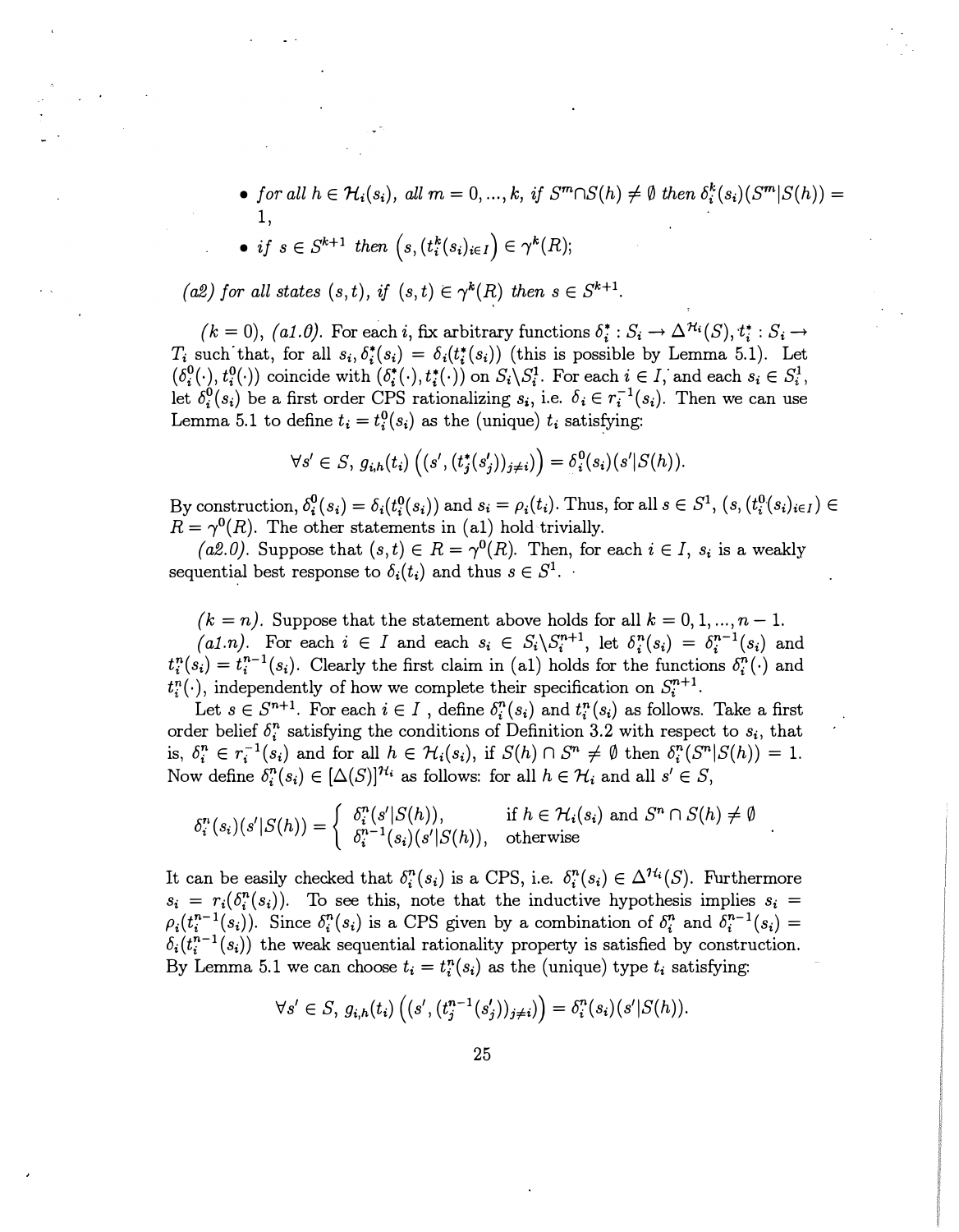By construction,  $s_i = \rho_i(t_i^n(s_i)).$ 

The second claim of (a1) is also easily proved for  $k = n$ . Suppose that  $h \in$  $\mathcal{H}_i(s_i)$  and  $S^n \cap S(h) \neq \emptyset$ . Since the sequence  $\{S^m\}_{m \geq 0}$  is weakly decreasing, it is also the case that for all  $m = 0, ..., n - 1$ ,  $S^m \cap S(h) \neq \emptyset$  and by construction

$$
\delta_i^n(s_i)(S^m|S(h)) = \delta_i^n(S^n|S(h)) = 1.
$$

Now suppose that, for some  $m = 0, ..., n - 1$ ,  $S^m \cap S(h) \neq \emptyset$  and  $S^n \cap S(h) = \emptyset$ . Then the construction of  $\delta_i^n(s_i)$  and the inductive hypothesis yield

$$
\delta_i^n(s_i)(S^m|S(h)) = \delta_i^{n-1}(s_i)(S^m|S(h)) = 1.
$$

In order to prove that  $(s, (t_i^n(s_i)_{i\in I}) \in \gamma^n(R)$  it is enough to show that for all  $k = 0, ..., n - 1, i \in I$  and  $h \in \mathcal{H}_i$ , if  $t_i = t_i^n(s_i)$  and  $[\gamma^k(R)]_{t_i} \cap (S(h) \times T_{-i}) \neq \emptyset$ then  $g_{i,h}(t_i) \left( [\gamma^k(R)]_{t_i} \right) = 1$  (see Remark 1). Thus fix  $k \in \{0, ..., n-1\}$ , i and  $h \in \mathcal{H}_i$ ; let  $t_i$  satisfy the foregoing assumption. First note that this implies that  $h \in \mathcal{H}_i(s_i)$ . In fact  $[\gamma^k(R)]_{t_i} \subset [R_i]_{t_i}$ ; since  $s_i = \rho_i(t_i)$ ,  $[R_i]_{t_i} = \{(s', t'_{-i}) : s'_i =$  $s_i \rho_i(t_i)$ . By assumption,  $[R_i]_{t_i} \cap (S(h) \times T_{-i}) \neq \emptyset$ . Thus there is some  $s'_{-i}$ such that  $(s_i, s'_{-i}) \in S(h)$ ; that is,  $h \in \mathcal{H}_i(s_i)$ . By the inductive hypothesis  $S^{k+1}$ is the projection of  $\gamma^k(R)$  on S. Thus,  $[\gamma^k(R)]_{t_i} \cap (S(h) \times \prod_{j \neq i} T_j) \neq \emptyset$  implies  $S^{k+1} \cap S(h) \neq \emptyset$ . We have just proved that in this case  $\delta_i^{n}(s_i)(S^{k+1}|S(h)) = 1$ . Furthermore the inductive hypothesis implies that

$$
\forall m \in \{k, ..., n-2\}, \forall s' \in S^{m+1} \setminus S^{m+2},
$$

$$
\left(s', (t_j^{n-1}(s'_j))_{j \in I}\right) = \left(s', (t_j^m(s'_j))_{j \in I}\right) \in \gamma^m(R) \subset \gamma^k(R)
$$

and

$$
\forall s' \in S^n, \left(s', (t_j^{n-1}(s'_j))_{j \in I}\right) \in \gamma^n(R) \subset \gamma^k(R).
$$

Therefore

$$
\forall s' \in S^{k+1}, \left(s', (t_j^{n-1}(s'_j))_{j \in I}\right) \in \gamma^k(R).
$$

These facts and the definition of  $g_{i,h}(t_i) = g_{i,h}(t_i^n(s_i))$  yield

$$
g_{i,h}(t_i) \left( [\gamma^k(R)]_{t_i} \right) = g_{i,h}(t_i) \left( \left\{ (s', t'_{-i}) : s'_i = s_i, s' \in S^{k+1}, t'_{-i} = (t_j^{n-1}(s'_j))_{j \neq i} \right\} \right)
$$

$$
= \sum_{s' \in S^{k+1}} \delta_i^n(s'|S(h)) = 1
$$

as desired.

26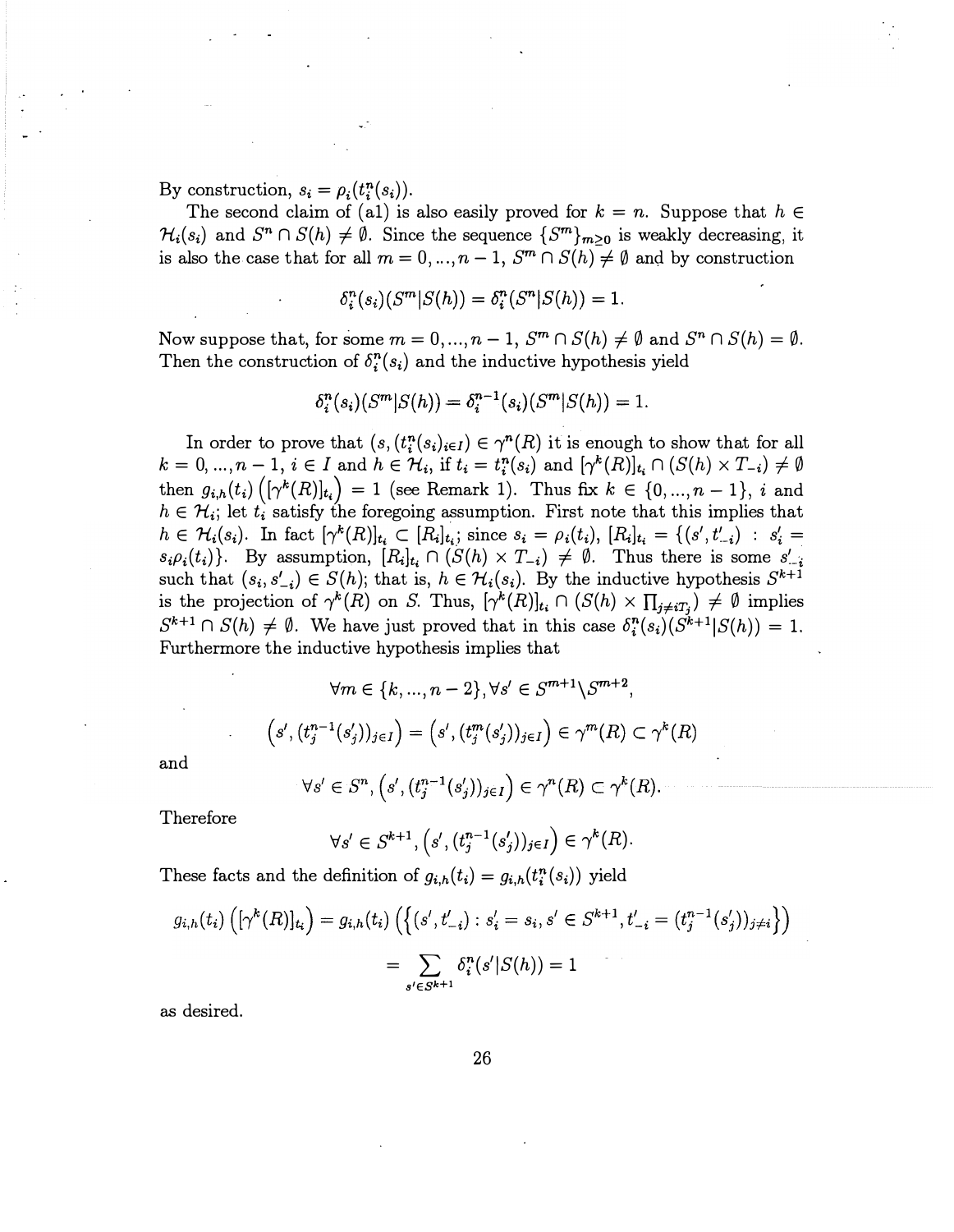(*a2.n*). Suppose that  $(s, t) \in \gamma^{n}(R)$ . Since  $\gamma^{n}(R) \subset \gamma^{n-1}(R)$ , the inductive hypothesis implies that  $s \in S^n$ . For each i, let  $\delta_i^n = \delta_i (t_i)$  be the first order conditional beliefs of type  $t_i$ . Since  $\gamma^n(R) \subset R$ ,  $s_i$  is a weakly sequential best response to  $\delta_i^n$ . In order to prove that  $s_i \in S_i^{n+1}$  it is sufficient to check that  $\delta_i^n$ . satisfies condition 1 of Definition 3.2. Consider an information set  $h \in \mathcal{H}_i(s_i)$ such that  $S^n \cap S(h) \neq \emptyset$ . By the inductive hypothesis  $S^n$  is the projection on S of  $\gamma^{n-1}(R)$ . Therefore

$$
\gamma^{n-1}(R) \cap (S(h) \times \prod_{j \in I} T_j) \neq \emptyset.
$$

Since  $(s, (t_j)_{j\in I}) \in \gamma^n(R) \subset \gamma^{n-1}(R)$ , this implies

$$
[\gamma^{n-1}(R)]_{t_i} \cap (S(h) \times \prod_{j \neq i} T_j) \neq \emptyset.
$$

Since  $t_i$  strongly believes  $[\gamma^{n-1}(R)]$ , it follows that

$$
g_{i,h}(t_i)\left([\gamma^{n-1}(R)]_{t_i}\right)=1.
$$

Taking again into account that  $S^n$  is the projection of  $\gamma^{n-1}(R)$  and that  $\delta_i^n = \delta_i (t_i)$ we obtain  $\delta_i^n(S^n|S(h)) = 1$  as desired. This concludes the proof of part (a).

Part (b) is more straightforward. Note first that  $\bigcap_{n\geq 0} \gamma^n(R)$  is nonempty (this is not trivial because  $T_i$  is uncountable). The key observation is that the set of all probability measures on a compact Polish space is also compact and Polish. In our simple setting,  $S$  is trivially compact, so applying this fact iteratively, using Tychonoff's theorem and noticing that each  $T_i$  is a closed subset of  $H_i$ , one readily sees that  $T_i$  is compact. Hence, since the nonempty closed sets  $\gamma^n(R)$  form a family with the finite intersection property (because they are nested), they have a nonempty infinite intersection.

Now suppose  $(s, t) \in \bigcap_{n\geq 0} \gamma^n(R)$ . Since, by part (a), each  $S^{n+1}$  is the projection on S of  $\gamma^{n}(R)$ , we conclude that  $s \in S^{n+1}$  for every n, so  $s \in \bigcap_{n\geq 0} S^n$  (recall  $S^0 = S$ ).

Finally, let N be the smallest integer such that  $S^N = \bigcap_{n \geq 0} S^n$  (which must<br>the sequence S is finite). Bight any  $c \in S^N$  and sensitive the sequence of sets exist because S is finite). Pick any  $s \in S^N$  and consider the sequence of sets  $M(m, s) = \gamma^{N-1+m}(R) \cap (\{s\} \times T)$ . By part (a), each set  $M(m, s)$  is nonempty and closed; also, the sequence of sets  $M(m, s)$  is decreasing, and hence has the finite intersection property. Then any strategy-type profile in  $\bigcap_{m\geq 0} M(m, s) \neq \emptyset$ has the required properties.  $\blacksquare$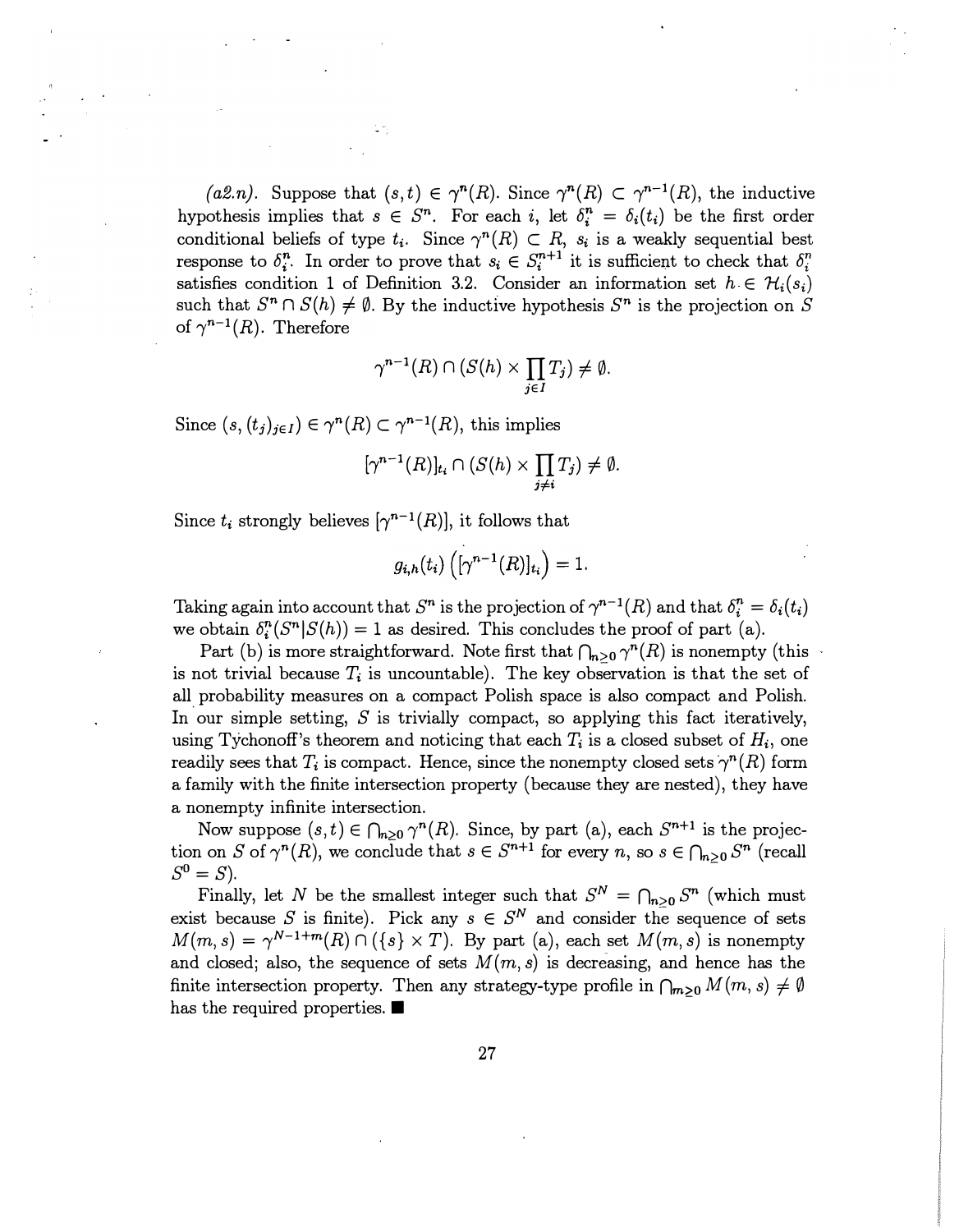#### Proof of Proposition 4.6

The proof of Proposition 4.6 relies on the following lemmata. For any event  $E$  let  $\gamma^{\infty}(E) = \bigcap_{n\geq 0} \gamma^n(E).$ 

**Lemma 5.2.** For every event E,  $\gamma(\gamma^{\infty}(E)) = \gamma^{\infty}(E)$ .

**Proof.** By definition, for every event  $F$ ,  $\gamma(F) = F \cap \beta^*(F) \subset F$ . Thus we only have to show that  $\gamma^{\infty}(E) \subset \gamma(\gamma^{\infty}(E))$ . Suppose that  $(s, t) \in \gamma^{\infty}(E)$ . We must prove that, for all players  $i, (s,t) \in \beta_i^*(\gamma^\infty(E))$ , that is, each  $t_i$  in t strongly believes  $\gamma^{\infty}(E)$ . Fix i and  $h \in \mathcal{H}_i$  arbitrarily. Assume that  $[\gamma^{\infty}(E)]_{t_i} \cap$  $(S(h) \times T) \neq \emptyset$ . Since for all  $n, [\gamma^{\infty}(E)]_{t_i} \subset [\gamma^n(E)]_{t_i}$ , it follows that

$$
[\gamma^n(E)]_{t_i} \cap (S(h) \times T) \neq \emptyset. \tag{5.1}
$$

Since  $(s, t) \in \gamma^{\infty}(E) \subset \gamma^{n+1}(E)$ ,  $t_i$  strongly believes  $\gamma^{n}(E)$  and thus 5.1 implies

$$
g_{i,h}(t_i) \left( \left[ \gamma^n(E) \right]_{t_i} \right) = 1. \tag{5.2}
$$

As  ${\{\gamma^{n}(E)\}}_{n\geq0}$  is a decreasing sequence of events converging to  $\gamma^{\infty}(E)$  and the probability measure  $q_{\gamma}(t)$  is continuous probability measure  $g_{i,h}(t_i)$  is continuous

$$
g_{i,h}(t_i)\left(\left[\gamma^{\infty}(E)\right]_{t_i}\right)=\lim_{n\to\infty}g_{i,h}(t_i)\left(\left[\gamma^n(E)\right]_{t_i}\right)=1.
$$

Therefore  $t_i$  strongly believes  $\gamma^{\infty}(E)$ .

Lemma 5.3. For every multistage game with observed actions, every partial history  $h \in \mathcal{H}$  and every event E,

$$
\gamma^{\infty}(E) \cap (S(h) \times T) \subset \bigcap_{n \geq 0} (\beta_h)^n(E).
$$

**Proof.** It is true by definition that  $\gamma^{\infty}(E) \cap (S(h) \times T) \subset E = (\beta_h)^0(E)$ . Assume that  $\gamma^{\infty}(E) \cap (S(h) \times T) \subset (\beta_h)^n(E)$ . Consider any state  $(s, t) \in \gamma^{\infty}(E) \cap$  $(S(h) \times T)$ . We must show that, for all i,  $g_{i,h}(t_i) ([(\beta_h)^n(E)]_{t_i}) = 1$ . By assumption

 $[\gamma^{\infty}(E)]_{t_i} \cap (S(h) \times T) \neq \emptyset.$ 

By Lemma 5.2  $(s, t) \in \gamma[\gamma^{\infty}(E)]$ . It follows that

$$
g_{i,h}(t_i)\left(\left[\gamma^{\infty}(E)\right]_{t_i}\right)=1.
$$